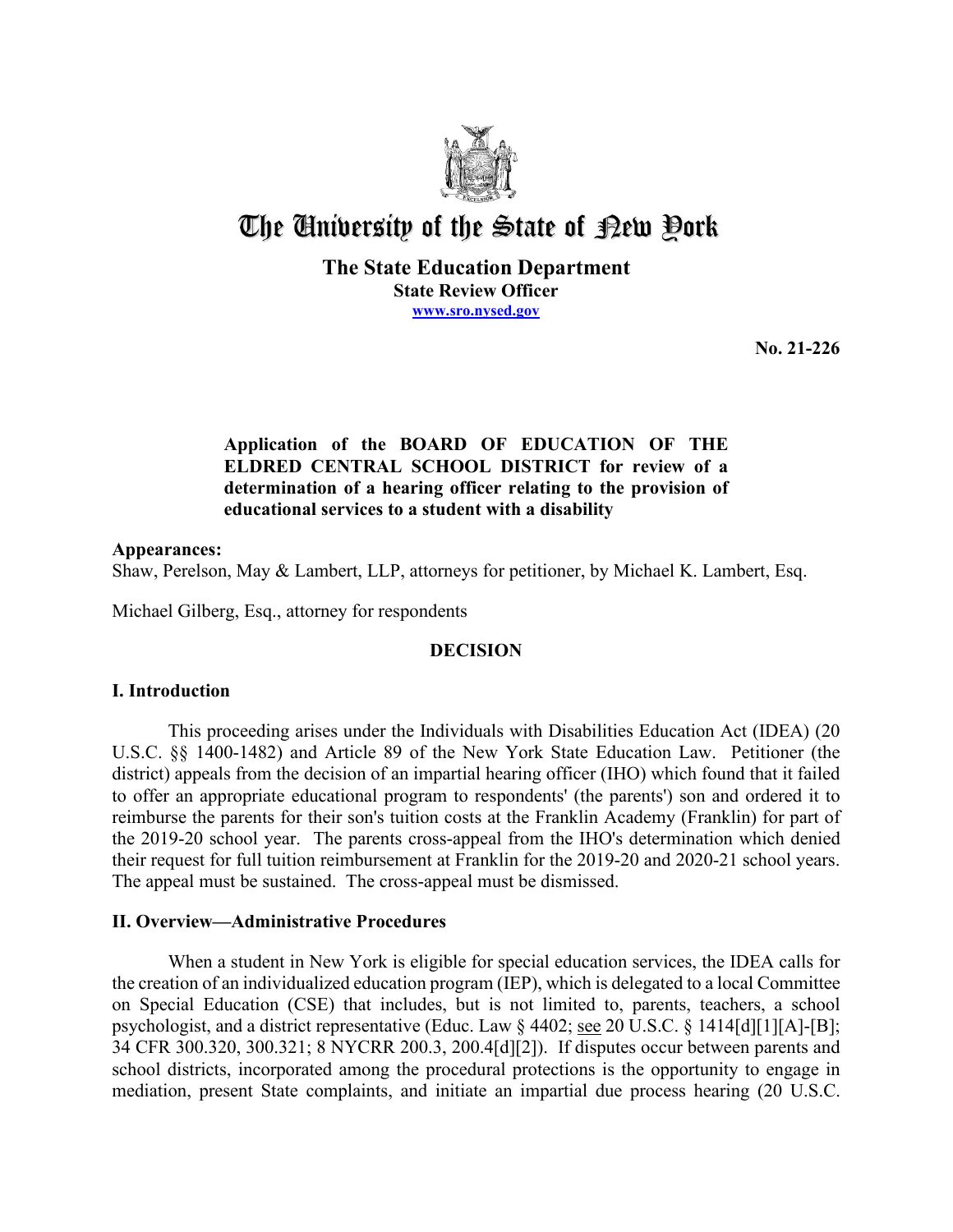§§ 1221e-3, 1415[e]-[f]; Educ. Law § 4404[1]; 34 CFR 300.151-300.152, 300.506, 300.511; 8 NYCRR 200.5[h]-[*l*]).

 disputed matters between parents and school districts regarding "any matter relating to the 300.507[a][1]). First, after an opportunity to engage in a resolution process, the parties appear at NYCRR 200.5[j]). An IHO typically conducts a trial-type hearing regarding the matters in dispute 200.5[j][3][v], [vii], [xii]). The IHO must render and transmit a final written decision in the matter process (34 CFR 300.510[b][2], [c], 300.515[a]; 8 NYCRR 200.5[j][5]). A party may seek a IHO is binding upon both parties unless appealed (Educ. Law § 4404[1]). New York State has implemented a two-tiered system of administrative review to address identification, evaluation or educational placement of a student with a disability, or a student suspected of having a disability, or the provision of a free appropriate public education to such student" (8 NYCRR 200.5[i][1]; see 20 U.S.C. § 1415[b][6]-[7]; 34 CFR 300.503[a][1]-[2], an impartial hearing conducted at the local level before an IHO (Educ. Law § 4404[1][a]; 8 in which the parties have the right to be accompanied and advised by counsel and certain other individuals with special knowledge or training; present evidence and confront, cross-examine, and compel the attendance of witnesses; prohibit the introduction of any evidence at the hearing that has not been disclosed five business days before the hearing; and obtain a verbatim record of the proceeding (20 U.S.C. § 1415[f][2][A], [h][1]-[3]; 34 CFR 300.512[a][1]-[4]; 8 NYCRR to the parties not later than 45 days after the expiration period or adjusted period for the resolution specific extension of time of the 45-day timeline, which the IHO may grant in accordance with State and federal regulations (34 CFR 300.515[c]; 8 NYCRR 200.5[j][5]). The decision of the

Officer (SRO) (Educ. Law § 4404[2]; <u>see</u> 20 U.S.C. § 1415[g][1]; 34 CFR 300.514[b][1]; 8 NYCRR 200.5[k]). The appealing party or parties must identify the findings, conclusions, and 300.514[b][2]; 8 NYCRR 279.12[a]). The SRO must ensure that a final decision is reached in the review and that a copy of the decision is mailed to each of the parties not later than 30 days after A party aggrieved by the decision of an IHO may subsequently appeal to a State Review orders of the IHO with which they disagree and indicate the relief that they would like the SRO to grant (8 NYCRR 279.4). The opposing party is entitled to respond to an appeal or cross-appeal in an answer (8 NYCRR 279.5). The SRO conducts an impartial review of the IHO's findings, conclusions, and decision and is required to examine the entire hearing record; ensure that the procedures at the hearing were consistent with the requirements of due process; seek additional evidence if necessary; and render an independent decision based upon the hearing record (34 CFR the receipt of a request for a review, except that a party may seek a specific extension of time of the 30-day timeline, which the SRO may grant in accordance with State and federal regulations (34 CFR 300.515[b], [c]; 8 NYCRR 200.5[k][2]).

## **III. Facts and Procedural History**

The student has received diagnoses of autism spectrum disorder, attention deficit hyperactivity disorder (ADHD) inattentive type, specific learning disorder with impairment in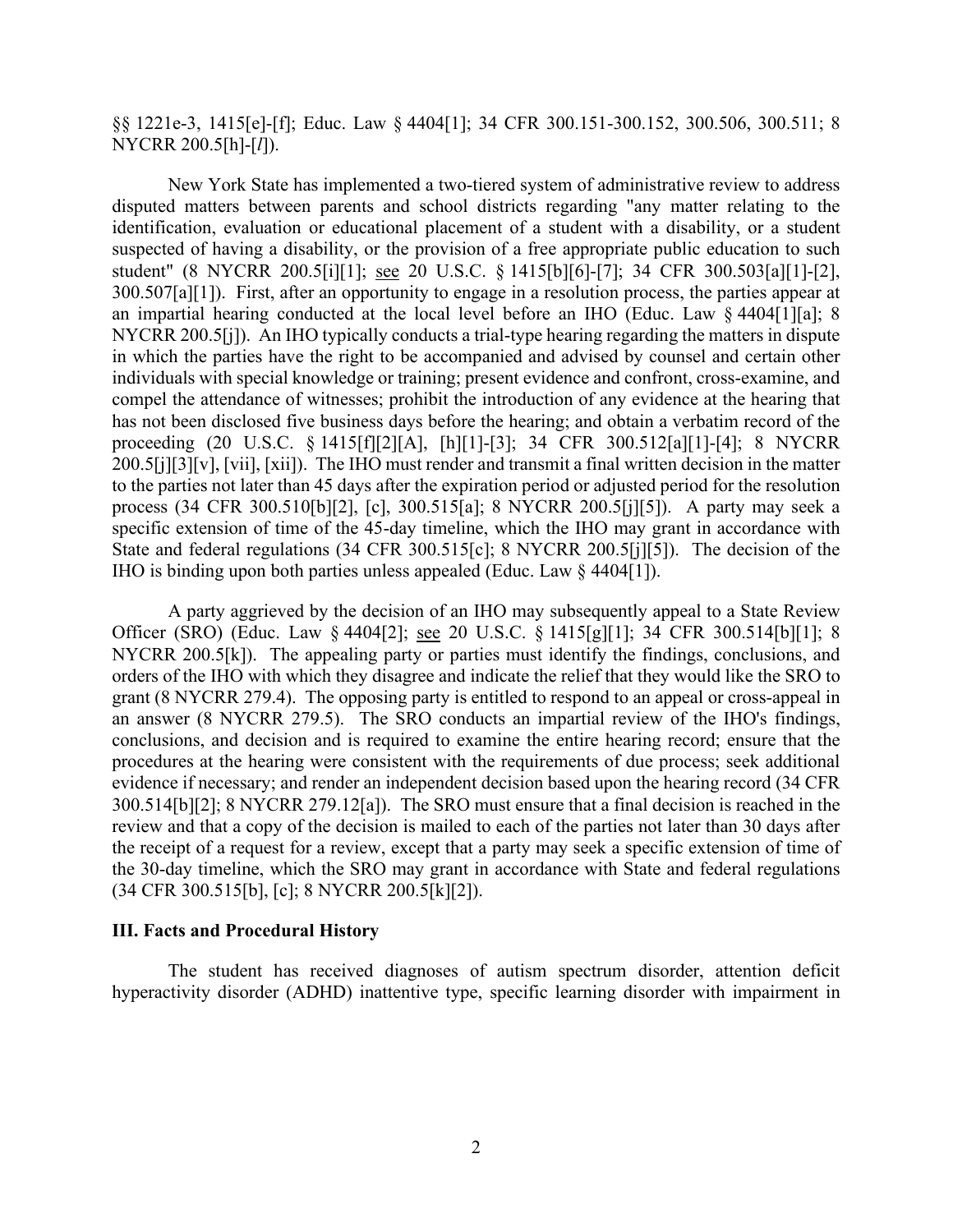reading and impairment in written expression, and chronic kidney disease (Parent Ex. A at pp. 2, 17-18; Dist. Exs. 39 at pp. 1, 3; 4[1](#page-2-0) at p. 4).<sup>1</sup>

 The student received speech-language therapy through the Early Intervention Program Special Education (CPSE) (Parent Ex. A at pp. 1-2). On October 31, 2013, a CSE determined the student's initial eligibility for school-aged special education services as a student with an other health-impairment (see generally Dist. Ex. 3). From October 2013 (second grade) and continuing recommended related services, supplementary aids and services, and testing accommodations to address the needs of the student (Dist. Exs. 3 at pp. 1, 7-9; 4 at pp. 1, 10-11; 5 at pp. 1, 8-10; 6 at pp. 1, 8-10; 7 at pp. 1-2, 8-10; 8 at pp. 1, 11-13; 9 at pp. 1, 11-13; 10 at pp. 1, 15-18). On January disruptive behaviors during unstructured times (Dist. Exs. 10 at pp. 1, 2; 89). (EIP) and continued to receive speech-language therapy through the Committee on Preschool through the 2017-18 school year (sixth grade), each of the CSEs for the respective school years 12, 2018, district staff conducted a functional behavioral assessment (FBA) and developed a behavioral intervention plan (BIP) to address the student's difficulties with antagonizing and

IEP for the 2018-19 school year (seventh grade) (see generally Dist. Ex. 11). Finding the student resource room services (Dist. Ex. 11 at pp. 1, 10, 11; <u>see</u> Dist. Ex. 10 at p. 1). The May 2018 CSE minute sessions per month of individual counseling (Dist. Ex. 11 at pp. 1, 10). Additionally, the generate a response (id. at pp. 10-11). Further, recommendations were made for access to a portable word processor, one occupational therapy (OT) consultation per quarter, and testing accommodations (*id.* at pp. 11-12). A CSE convened on May 30, 2018 to conduct the student's annual review and develop an remained eligible for special education as a student with an other health-impairment, the May 2018 CSE recommended that the student receive a 10-month program of integrated co-teaching (ICT) services in English language arts (ELA), math, science, and social studies together with daily also recommended two 30-minute sessions per month of small group (5:1) counseling and two 30- May 2018 CSE recommended supplementary aids and services consisting of refocusing and redirection, checks for understanding, preferential seating, copy of class notes, use of word processor, word banks, a multisensory teaching approach, and allowing the student time to

 On September 26, 2018, a CSE convened to conduct a review meeting at the parents' request (see generally Dist. Ex. 12). In addition to the previous recommendations for ICT services CSE recommended a 30-minute 12:1 special class in reading (FastForWord program) every other day (compare Dist. Ex. 11 at pp. 1, 10, with Dist. Ex. 12 at pp. 1-2, 12). The related services, same as the May 2018 IEP except that the September 2018 CSE additionally recommended that in ELA, math, science and social studies and daily resource room services, the September 2018 supplemental aids and services, assistive technology, and testing accommodations all remained the the student have access to speech-to-text software as needed (compare Dist. Ex. 11 at pp. 10-12, with Dist. Ex. 12 at pp. 12-14).

<span id="page-2-0"></span> anxiety disorder, which was later "dropped" as it was thought that the student's anxiety could have been part of the autism spectrum diagnosis (Dist. Ex. 41 at pp. 2-3, 5; see Parent Ex. A at p. 2). At the time of the report, it did "get anxious about school, most recently in the context of being bullied" (Dist. Ex. 41 at p. 5). <sup>1</sup> According to an August 2019 psychiatric evaluation report, the student had initially received a diagnosis of was "unclear" if the student had "generalized anxiety" although the psychiatrist acknowledged that the student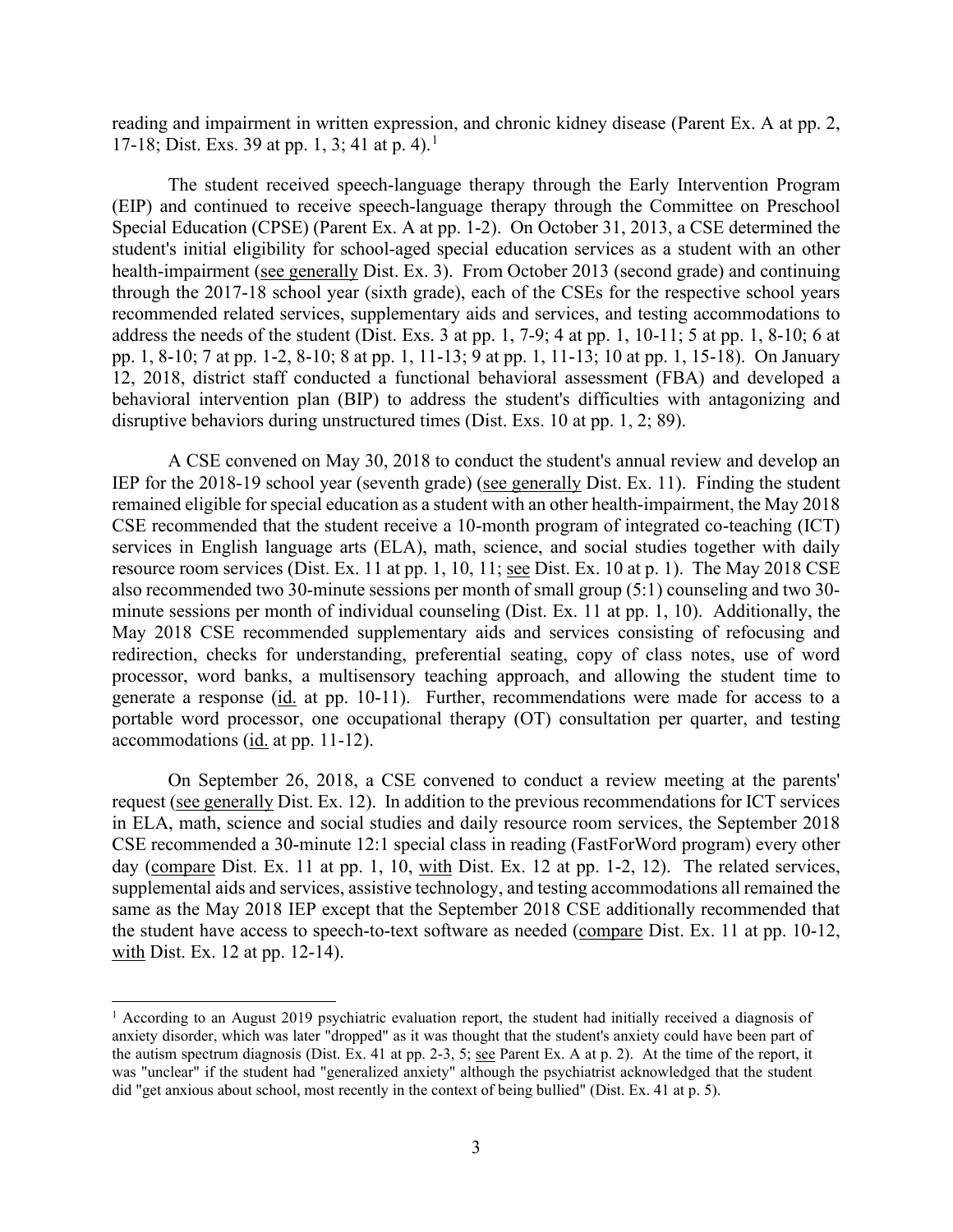evaluation (Dist. Ex. 13 at pp. 2-5; see Dist. Ex. 38).<sup>2</sup> The speech-language pathologist reported and segmentation (Dist. Exs. 13 at p. 2; 38 at pp. 1, 3). Due to the student's "overall mild auditory of small group (5:1) speech-language therapy to his IEP (compare Dist. Ex. 12 at pp. 1, 12, with Dist. Ex. 13 at pp. 1, 15). In addition to the supplementary aids and services previously included additional set of books (compare Dist. Ex. 12 at pp. 12-14, with Dist. Ex. 13 at p. 15). Also at the the student's FBA and BIP (Dist. Ex. 13 at pp. 1, 2; <u>see</u> Dist. Ex. 90). Thereafter, the CSE convened On January 4, 2019, a CSE meeting was held to review the results of a speech-language to the CSE that the student exhibited difficulty with working memory and phonological awareness processing impairment and mild language impairment," which impacted his "ability to write clear and concise text," the January 4, 2019 CSE recommended adding one 30-minute session per week on the student's IEP, the January 4, 2019 CSE recommended that the student be provided an January 4, 2019 meeting, the CSE discussed that the student was exhibiting defiant behaviors (shutting down and refusing to do work), and on January 11, 2019 the school psychologist updated a program review on January 17, 2019 to review the OT evaluation (sensory profile) results (Dist. Ex. 13 at pp. 1-2, 5; see Dist. Ex. 37).

however, no changes were made to the program recommendations on the student's IEP (compare Dist. Ex. 13 at pp. 1, 14-18, with Dist. Ex. 14 at pp. 1-2, 15-19). The CSE convened a program review on March 15, 2019 to discuss parental concerns;

days (Dist. Ex. 55). $3$  Following the suspension, the student was removed from school by his parents for the remainder of the 2018-19 school year (Parent Exs. N at p. 2; P at p. 1; Dist. Exs. 15 After a disciplinary incident on May 9, 2019, the student was suspended for five school at p. 2; 90 at p. 14).

for the 2019-20 school year (eighth grade) (see generally Dist. Ex. 15). At the June 2019 CSE health-impairment to autism and expressed "DASA concerns" (id. at p. 2).<sup>[4](#page-3-2)</sup> In addition, the parents, through their attorney, requested OT, speech-language, psychiatric, and FBA independent educational evaluations (IEEs) (id.). For the 10-month 2019-20 school year, the June 2019 CSE reading program every other day (id. at pp. 1, 20, 22). In addition, the June 2019 CSE A CSE convened on June 24, 2019 for the student's annual review and to develop an IEP meeting, the parents' attorney requested that the student's classification be changed from other recommended that the student receive ICT services in ELA, math, social studies, and science, daily resource room services, and 30-minutes of 12:1 special class instruction in the FastForWord recommended related services of two 30-minute sessions per month of small group (5:1)

<span id="page-3-0"></span><sup>&</sup>lt;sup>2</sup> The January 4, 2019 CSE meeting information summary indicates that the CSE was also looking to review the results of the November 2018 OT evaluation; however, the occupational therapist was not available and the CSE decided to reconvene at a later time when she could be present (see Dist. Exs. 13 at pp. 2, 3; 37).

<span id="page-3-1"></span><sup>2019.</sup> The incident depicted in a video (Dist. Ex. 127) occurred on May 9th at 11:19 a.m. (see Dist. Ex. 113). <sup>3</sup> There appears to be some confusion whether there were one or two incidents involving the student on May 9, Later that same day at 12:06 p.m., the student hit another student and upon questioning did admit to striking the other student, for which he received the five day out of school suspension (Dist. Exs. 55; 109).

<span id="page-3-2"></span><sup>4</sup> The Dignity for All Students Act (DASA) imposes specific obligations on school districts with regard to the prevention and investigation of harassment and bullying (Educ. Law §§ 10-18).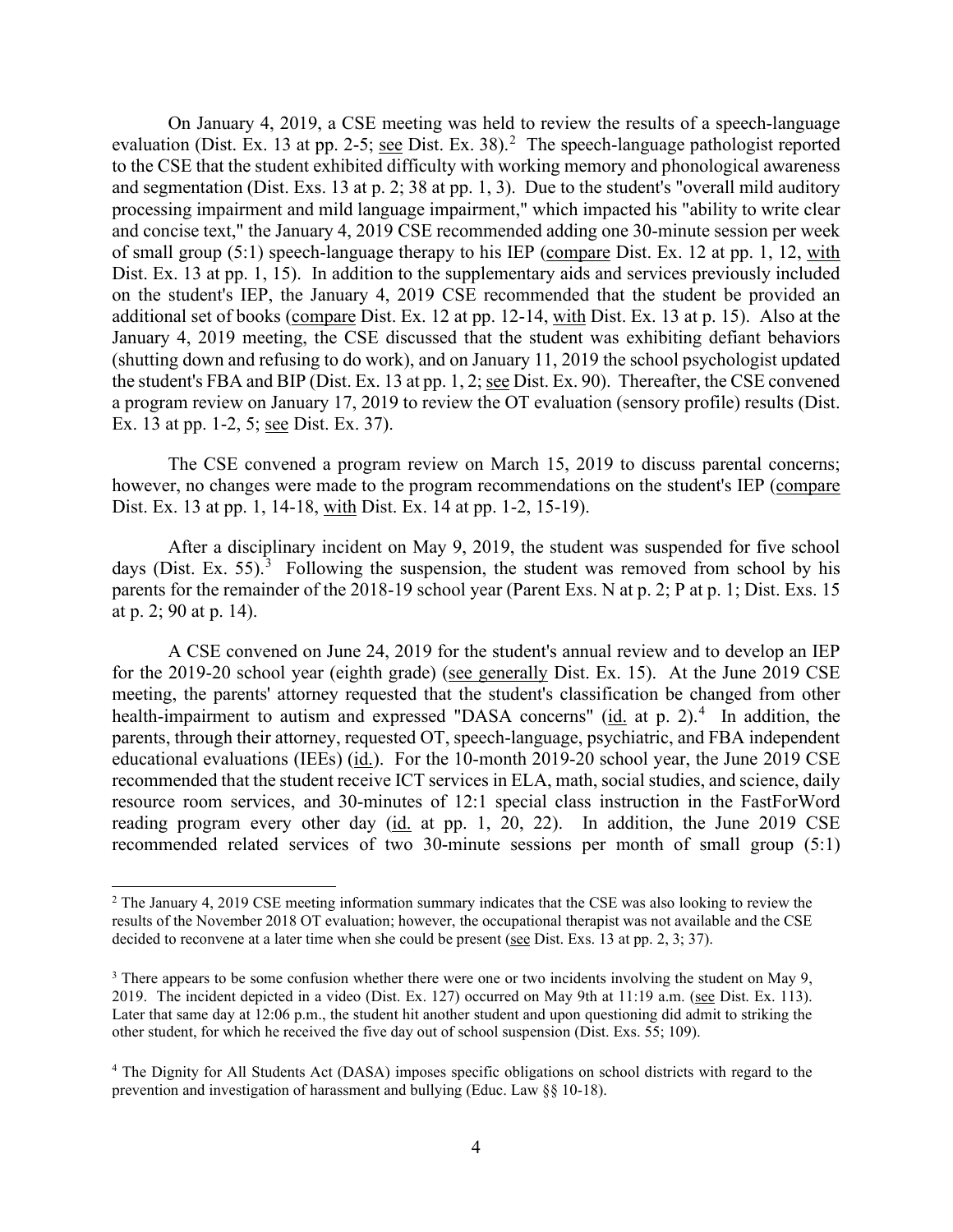sessions per week of small group (5:1) speech-language therapy (*id.* at p. 21). In addition to the 2019 CSE recommended check-in and check-out for organization (compare Dist. Ex. 14 at pp. 16, with Dist. Ex.  $15$  at p.  $23$ ). counseling, two 30-minute sessions per month of individual counseling, and two 30-minute supplementary aids and services recommended when the CSE last convened in May 2019, the June with Dist. Ex. 15 at p. 21). Further, the June 2019 CSE recommended continuing the special transportation accommodation of seating in the front of the bus (compare Dist. Ex. 14 at p. 19,

 TT at p. 3; UU at p. 1). On or about September 6, 2019, district staff met with the parents and (Tr. pp. 271-72, 1875-82; Dist. Ex. 59). The parents did not believe the plan was adequate and did The student did not return to the district schools for the 2019-20 school year (Parent Exs. discussed a safety plan the district had developed in the event the student returned to the district not sign the plan in order for it to be implemented (Tr. pp. 1535-36; Dist. Ex. 59 at pp. 2-4).

 alleged that the district could not provide a program that met the student's academic, emotional, social, or safety needs (Parent Ex.  $Q$ ).<sup>5</sup> The student began attending Franklin on November 4, 2019 (Parent Ex. R at p. 1; see Dist. Exs. 114-115). On October 17, 2019, the parents notified the district of their intent to unilaterally place the student at Franklin for the remainder of the 2019-20 school year at public expense as the parents

language, OT, psychiatric) (see generally Dist. Ex. 16). Another discussion was had pertaining to the student's classification with the parents' attorney again requesting a change of classification from other health-impairment to autism (id. at pp. 6-7). The CSE recommended continuing the classification of other health-impairment (id. at p. 7). The November 2019 CSE continued to Ex. 16 at pp. 27-28). In addition, the November 2019 CSE recommended one 30-minute session training (Dist. Ex. 16 at p. 27). Also recommended by the CSE was a once monthly indirect OT consultation and a quarterly 60-minute indirect counseling consultation (id. at p. 28). On November 20, 2019, a CSE convened to review the results of the IEEs (speechrecommend daily ICT and resource room services and 12:1 special class reading instruction every other day, together with counseling and speech-language therapy (compare Dist. Ex. 15 at pp. 1, 20-21, with Dist. Ex. 16 at pp. 1, 27). The November 2019 CSE recommended the same supplementary aids and services as the June 2019 CSE (compare Dist. Ex. 15 at p. 21 with Dist. per week of individual OT and one 30-minute session per week of small group (3:1) social skills

 A CSE convened on May 7, 2020 for an annual review and to develop the student's IEP for the 2020-21 school year (see generally Dist. Ex. 17). The meeting information summary attached annual goals from the November 2019 IEP be carried over for the 2020-21 school year (compare Dist. Ex. 16 at pp. 25-27, with Dist. Ex. 17 at pp. 2, 12-14). The May 2020 CSE continued to recommend ICT services for ELA, math, social studies, and science; resource room services; 12:1 special class reading instruction; counseling, speech-language therapy, OT, and social skills group training (compare Dist. Ex. 16 at p. 27, with Dist. Ex. 17 at pp. 1, 14). According to the meeting to the IEP indicated that the parents had limited information from Franklin pertaining to the student's academics beyond what was in the progress reports and the CSE recommended that the

<span id="page-4-0"></span><sup>5</sup> Franklin is an out-of-State nonpublic residential school which has not been approved by the Commissioner of Education as a school with which school districts may contract to instruct students with disabilities (see 8 NYCRR 200.1[d], 200.7).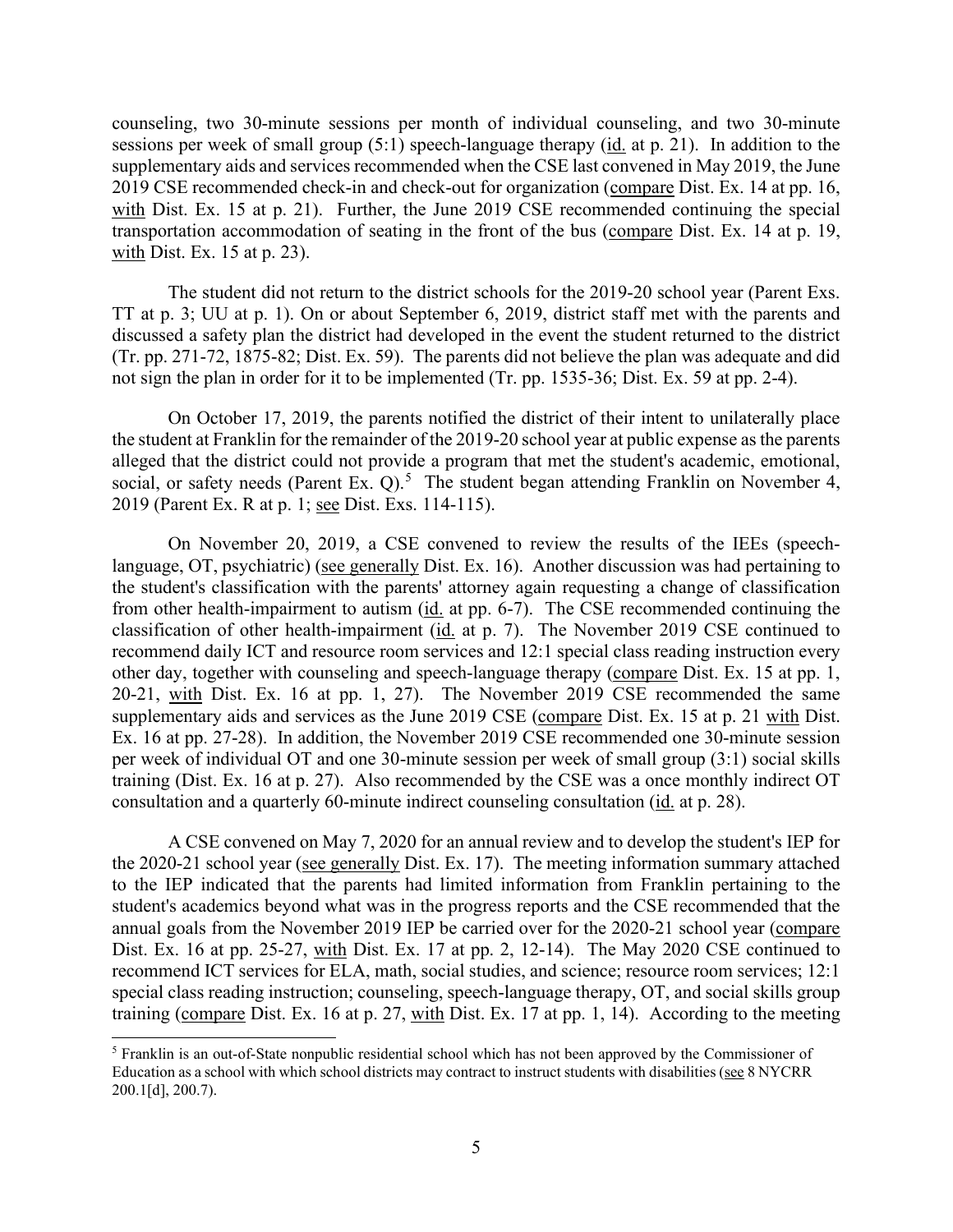information summary, the May 2020 CSE also recommended a shared aide to accompany the student "during all non-core classes and less structured time" (Dist. Ex. 17 at p. 2).<sup>6</sup> The supplementary aids and services remained the same as the November 2019 IEP (compare Dist. Ex. 16 at pp. 27-28, with Dist. Ex. 17 at pp. 14-15). The student continued attending Franklin through the  $2020-21$  school year (see Dist. Ex. 116).

#### **A. Due Process Complaint Notice**

2019-20, and 2020-21 school years (see generally Dist. Ex. 1). In a due process complaint notice, dated December 9, 2020, the parents alleged that the district failed to offer the student a free appropriate public education (FAPE) for the 2018-19,

diagnosis of autism thereby failing to properly address the student's needs (id. at pp. 2, 4-5, 22). In general, the parents alleged that the district failed to develop and implement an appropriate IEP for each of the three school years at issue (Dist. Ex. 1 at p. 2). The parents asserted that the student was without a proper placement such as Franklin since the 2018-19 school year (id.). The parents further alleged that the district failed to ensure the student's safety, develop appropriate IEPs to meet the student's needs, properly evaluate, or address all areas of the student's disability (id.). It is the contention of the parents that the district did not "accept" the student's

 despite the student receiving an autism diagnosis multiple times over the years (Dist. Ex. 1 at pp. 3, 14-15). At the November 20, 2019 CSE meeting the parents again requested a change of the Another issue raised by the parents was that beginning with the June 2019 CSE meeting, the district refused to change the student's classification from other health-impairment to autism student's classification from other health-impairment to autism and asserted that in failing to change the classification the CSE dismissed the student's autism "as a real disability" (id. at pp. 12, 15, 22). In connection with the May 7, 2020 CSE meeting the parents alleged that the CSE again failed to change the student's classification of other health-impairment to autism (id. at p. 13).

Additionally, the parents made some specific allegations with respect to the various IEPs. alleged that during the January 4, 2019 CSE meeting the student's special education teacher stated the September 2018 IEP (id. at p. 5). Additionally, at this same meeting the parents alleged that staff had not shown the student how to use his speech to text program (*id.* at p. 6). The parents placement when "it was clear another school would be less restrictive" for the student (id. at p. 9). In connection with the FBA developed in January 2018, the parents claim that the behaviors to be addressed, i.e., antagonizing and inappropriate behaviors, were "typical" of students with autism and therefore the district did not understand or address these behaviors as part of the student's disability or with the appropriate interventions (Dist. Ex. 1 at pp. 4-5, 15, 22). The parents also she would not provide the student with notes before class, which was in direct contravention with contended that at the June 24, 2019 CSE meeting the CSE refused to consider an out of district The parents alleged that the October 2019 speech-language IEE found "pragmatic language

<span id="page-5-0"></span>recommendation for shared aide services (id. at p. 2). 6 The recommendation for a shared aide was not listed in the section of the IEP that summarized the recommended special education programs and related services (see Dist. Ex. 17 at pp. 1, 14-15). According to the CSE meeting information summary, the parents and the parents' attorney expressed their disagreement with the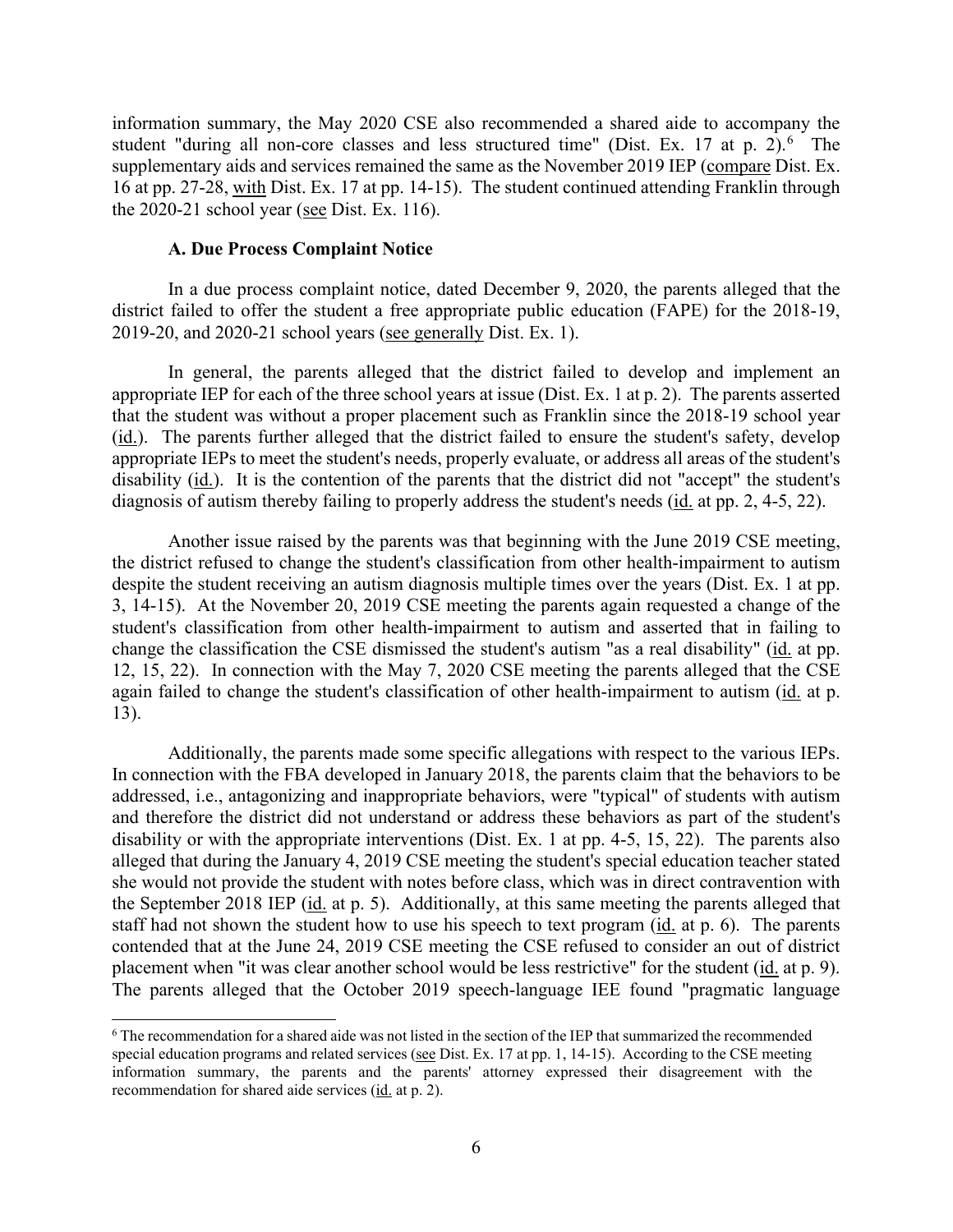interventions than the district previously recommended (*id.* at pp. 11-12). Additionally, the parents challenges" that affected "both [the student's] receptive and expressive language which the district's speech evaluations failed to identify" and the student required more speech-language contended that the May 2020 CSE's recommendation for a shared aide during non-core classes would "make him stand out and feel different from his peers and make him a further target for bullying" (id.).

 that the district largely ignored the recommendations made therein (Dist. Ex. 1 at p. 3). The parents again ignored these recommendations (id. at p. 5). Further, the student underwent another In connection with a 2017 private neuropsychological evaluation, the parents contended had another private evaluation conducted in December 2018 that again confirmed the student's diagnosis of autism and made recommendations pertaining to the student's social skills, speechlanguage intervention, and "sensory vulnerabilities"; however, the parents alleged that the district neuropsychological evaluation on July 13, 2020, and the parents alleged that the district was provided the neuropsychological evaluation report but "disregarded" it and sought to conduct its own evaluations (id. at pp. 13-14).

DASA complaints they filed (id. at pp. 4-5, 8, 16-18, 22). Another concern of the parents was an another student (id. at p. 6). As a result of the May 9th incident, the parents alleged that the school was a hostile environment, and that the student could no longer be safe in the district (*id.* at p. 7). One of the main concerns raised by the parents in their due process complaint notice was that the student was bullied by both staff and peers and the district dismissed their concerns and blamed the student for the bullying (Dist. Ex. 1 at pp. 2, 16). In the 24-page due process complaint notice the parents alleged numerous incidents of bullying and behavioral referrals the student received (id. at pp. 3-13). As a result of the bullying the parents alleged that the student suffered depression and a fear of attending school which created a hostile environment for the student (id. at pp. 2-3). The parents also made several claims that the district did not timely respond to the incident that occurred on May 9, 2019, wherein the student was involved in an altercation with

 alleged that the safety plan was inadequate and "placed too much responsibility" on the student (Dist. Ex. 1 at pp. 10-11, 17). Specifically, the parents alleged that the safety plan placed a burden example of the district "not understanding [the student's] disability" (id. at p. 11). Furthermore, On September 6, 2019, the district offered a safety plan for the student, but the parents on the student to report bullying when the student's autism prevented him from reading social cues "to be able to determine when another student [wa]s bullying him" and that this was another according to the parents, the safety plan singled the student out and made him appear "different" from his peers  $(id. at pp. 11, 17)$ .

 complaints of bullying (Dist. Ex. 1 at pp. 16-17). In addition, the parents alleged that the district The parents alleged that the district committed "retaliatory action" towards the student and his parents by calling child protective services (CPS) allegedly in response to the parents' "harassed" the parents by continually sending them notices to reevaluate the student (id. at pp. 18-19).

 student (Dist. Ex. 1 at pp. 19, 23). In their due process complaint notice the parents conceded that Finally, the parents argued that Franklin was an appropriate residential placement for the the student "d[id] not require a residential placement" but asserted that there was no other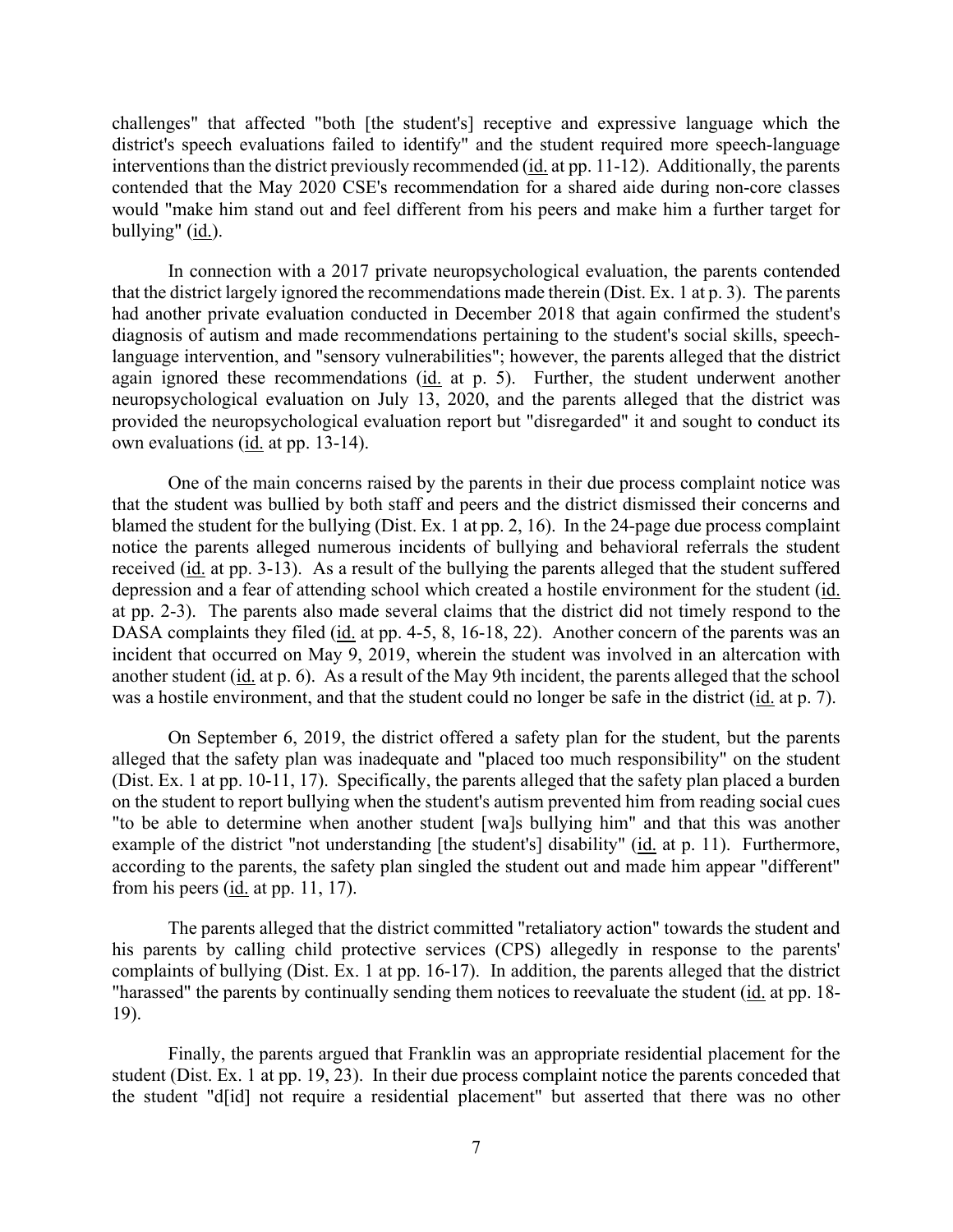within the district (*id.*). The parents also claimed that the student has shown progress academically and as a result of proper behavior interventions his behaviors have reduced (*id.* at pp. 20-21). appropriate placement within commuting distance for the student (id. at p. 20). The parents argued that the residential component of the placement has allowed the student to "improve his social skills and remediate some of the emotional damage and social deficits caused by the bullying" Furthermore, the parents argued that equitable considerations weighed in favor of an award of tuition reimbursement as they cooperated with the district (id. at pp. 21, 23).

 student during both school years (Dist. Ex. 1 at p. 23). Additionally, the parents requested school years (id.). Further, the parents sought reimbursement of the July 13, 2020 private per month, and homeschooling for the beginning of the 2019-20 school year (id.). As relief, the parents sought tuition reimbursement for the student's placement at Franklin for the 2019-20 and 2020-21 school years, together with mileage costs for the transportation of the placement of the student at Franklin for the "balance" of the student's education through the 2023- 24 school year "with a possible gap year in 2024-25" together with transportation for each of those neuropsychological evaluation, the student's therapy beginning from May 14, 2019 at two sessions

 In a letter dated January 11, 2021, the district submitted an answer to the parents' due process complaint notice (see generally Dist. Ex. 2). Generally, the district denied the claims educational needs in the least restrictive environment" (id. at pp. 1-3). The district also asserted asserted that it did not engage in retaliatory actions or harassment against the student or his parents contained within the due process complaint notice and asserted that the CSEs' developed "well thought out, structured and effective" IEPs "that were reasonably calculated to meet the [s]tudent's that the classification of other health-impairment was appropriate (id. at p. 3). Further, the district  $(id.)$ .

### **B. Impartial Hearing Officer Decision**

days of proceedings resulting in a decision dated October 1, 2021 (Tr. pp. 1-3088).<sup>[7](#page-7-0), 8</sup> An impartial hearing convened on March 1, 2021 and concluded on July 8, 2021 after 10

 At the outset of the decision, the IHO clarified that the issues were limited in the case as because of alleged bullying, and retaliation and harassment" (IHO Decision at p. 18). In addition, follows: "alleged misclassification of [the] [s]tudent as [other health-impair[ed]], rather than [a]utistic, the impact of this on his programming, whether [the] [s]tudent was denied a FAPE the IHO noted that the parents' due process complaint notice did not contain allegations pertaining to the parents' meaningful participation and proper evaluation of the student and that, therefore, those issues would not be addressed in the decision (id. at pp. 18, 27).

<span id="page-7-0"></span> $7$  On February 11, 2021, the IHO set forth a scheduling order for the conduct of the impartial hearing (see Interim IHO Order at pp. 1-6).

<span id="page-7-1"></span> substance of the original decision (Req. for Rev. at p. 2). For purposes of this decision, citations to the IHO <sup>8</sup> The IHO issued an amended decision bearing the same date. According to the district, the IHO amended her decision for the purpose of clarifying two points in the original decision and such amendments did not affect the decision refer to the amended decision.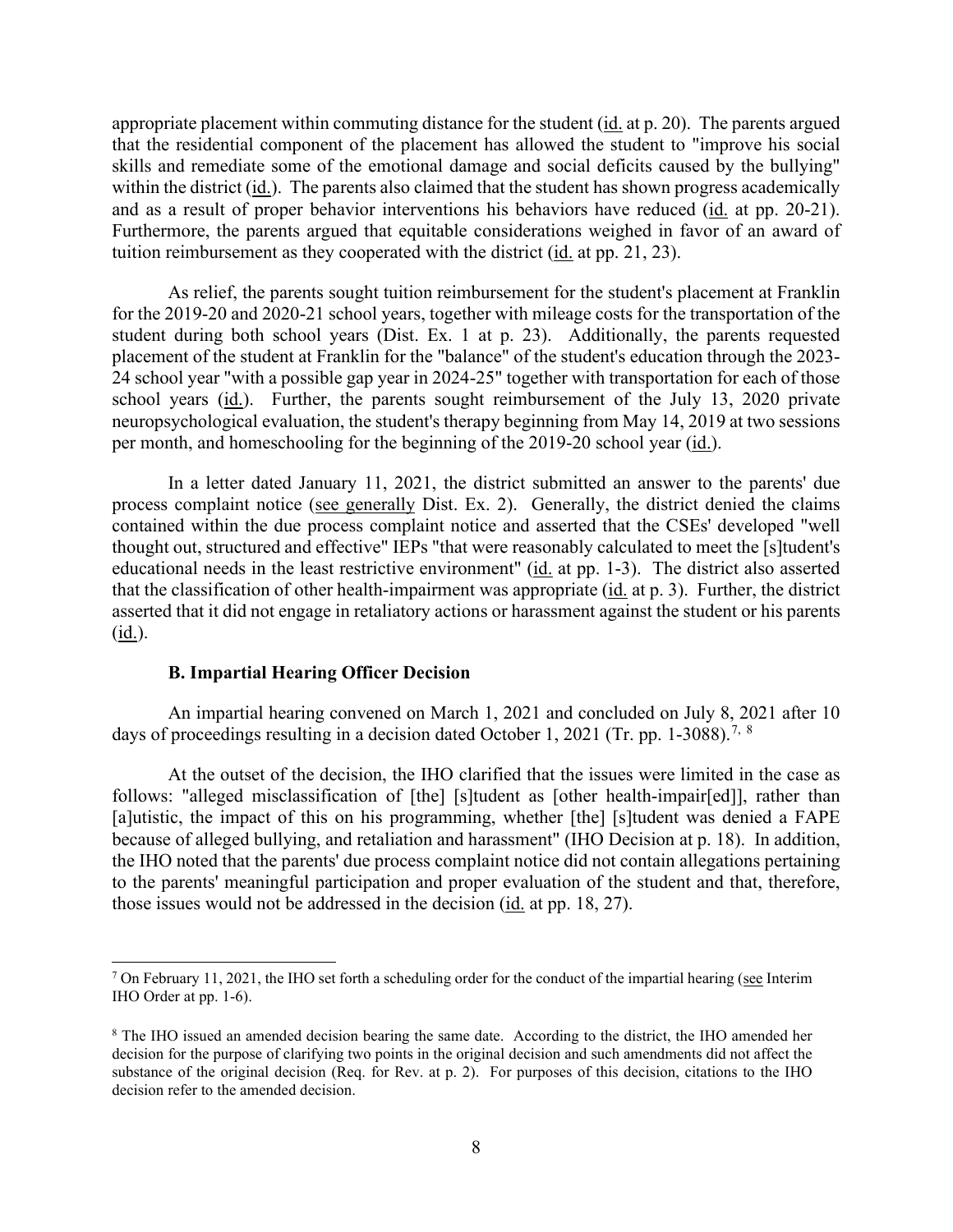The IHO first addressed the issue of classification and whether the services offered to the address [the] [s]tudent's needs, regardless of the classification" (IHO Decision at pp. 19-20). For the 2018-19 school year, the IHO recognized that the parents did not request a change in September 26, 2018; January 4, 2019; January 17, 2019; March 15, 2019) (id. at pp. 20-23). The recommendations, related services, goals, modifications and accommodations" (id. at p. 23). The student's "unique educational needs" (id.). However, the IHO held that the district "failed to FAPE for the 2018-19 school year  $(id.$  at pp. 23, 48). student "met the standard under the IDEA to provide an appropriate program and services to classification to autism during the CSE meetings held that for that school year (May 30, 2018; IHO held that for the 2018-19 school year the student's classification remained other healthimpairment and the district's witnesses "credibly" testified that the "program developed was based on [the] [s]tudent's needs, [and] addressed his needs with the appropriate program IHO found nothing in the hearing record to demonstrate that the district did not address the adequately address concerns about bullying" and therefore, the district failed to offer the student a

 The IHO next reviewed the 2019-20 school year and pointed out that the first request for a change in classification was raised at the June 2019 CSE meeting (IHO Decision at p. 23). The September 2019 (id.). Accordingly, the IHO held that the district "partially" failed to offer the IHO agreed with the district's recommendation that the student be deemed eligible for special education as a student with an other health-impairment and held that the CSE "took into account all of [the] [s]tudent's needs, [and] determined that the classification of [other health-impairment] was more appropriate" (id. at p. 25). The IHO further held that the IEPs during the 2019-20 school year addressed the student's needs in the areas of reading, social/emotional, and attention (id.). The IHO held that the June 2019 IEP "did not appropriately address bullying issues" and failed to offer the student a FAPE for the 2019-20 school year, but the district did address the bullying in student a FAPE for the 2019-20 school year, specifically for the period between the June 24, 2019 CSE meeting and September 6, 2019 safety plan meeting (id. at pp. 25, 48).

 Next, the IHO examined the 2020-21 school year (IHO Decision at pp. 26-27). The IHO acknowledged the parents' argument that the July 2020 private neuropsychological evaluation report stated that the student should be classified as a student with autism (id. at p. 26). But the 2020 CSE (*id.*). The IHO further held that based upon the "evaluative information" available to IHO noted that this July 2020 neuropsychological evaluation report was not available to the May the May 2020 CSE and the fact that the CSE offered additional support to the student during unstructured time "and otherwise addressed his needs," the May 2020 IEP met the FAPE requirements for the 2020-21 school year (id. at pp. 26, 48).

district's failure to address the bullying resulted in a denial of FAPE to the student (see IHO Decision at pp. 27-36). Initially, the IHO held that the district's claims that it was not aware of the concerns (id. at p. 27). Additionally, the IHO recognized that the parents' claims pertaining to the The IHO then addressed the parents' concerns pertaining to bullying and whether the bullying had "no merit," but the IHO found that the district did take actions to address the parents' district's DASA investigation were not within her jurisdiction (id. at pp. 27-28).<sup>9</sup>

<span id="page-8-0"></span><sup>9</sup> While DASA specifically indicates that it does not "preclude or limit any right or cause of action provided under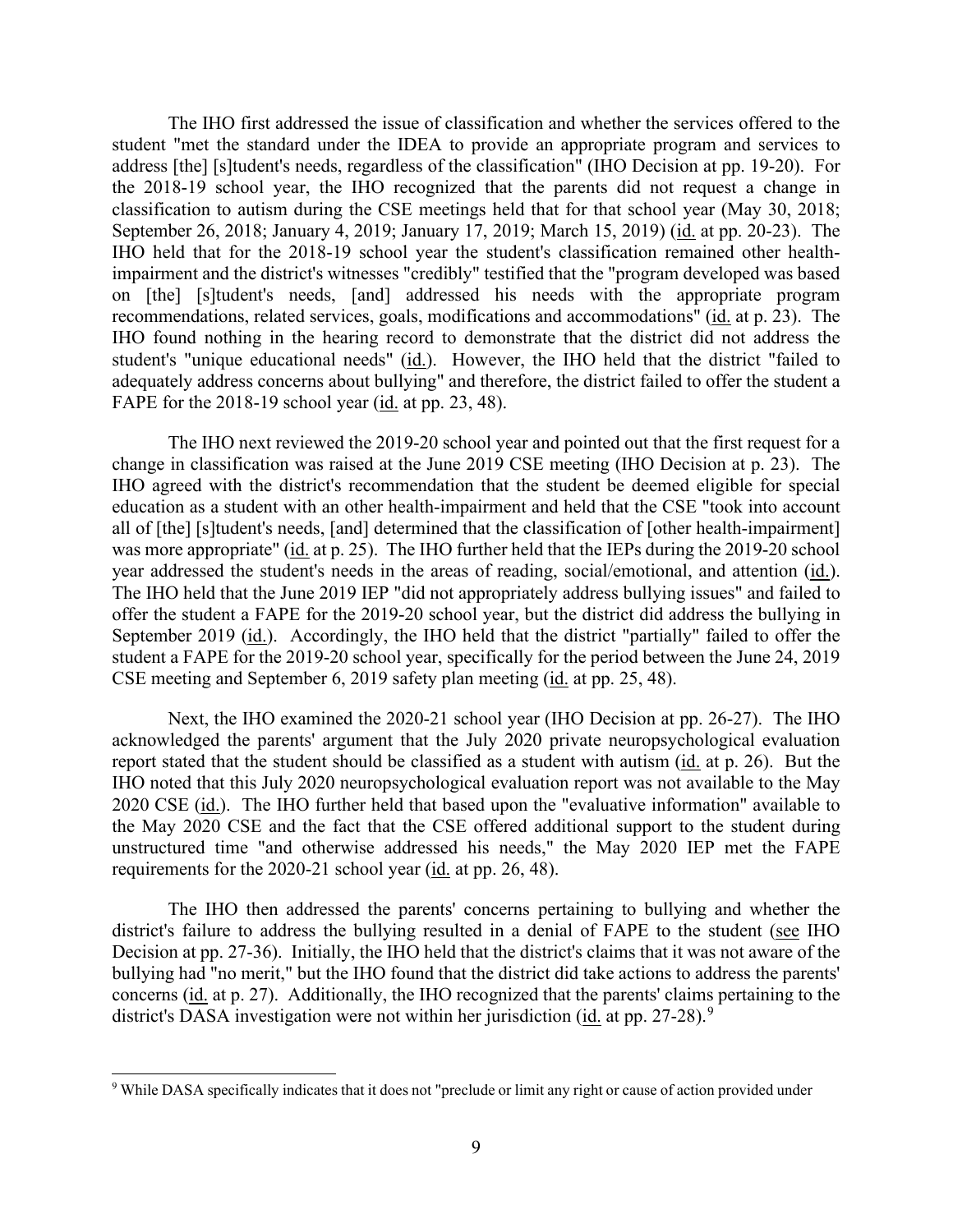With respect to the claims that the student was bullied, the IHO cited to T.K. v. New York City Department of Education, 779 F. Supp. 2d. 289, 316, 318 (E.D.N.Y. 2011), as the test for whether the bullying resulted in a denial of FAPE (IHO Decision at p. 28). The IHO held that the hearing record established that the student was bullied, and the district was "on notice of the bullying" (id. at pp. 29, 35). The IHO also found that prior to September 2019 "the bullying substantially restricted [the] [s]tudent's educational opportunities" (id. at p. 35). Additionally, the pertaining to the bullying (*id.* at pp. 35-36). The IHO further determined that the hearing record district placement, and safety plan all of which were rejected by the parents (id. at p. 36). part of the 2019-20 school year and the entire 2020-21 school year (id.). IHO held that the district did take steps to address the parents' concerns pertaining to bullying but that it was not until September 2019 that the district made "significant recommendations" demonstrated the district was not "deliberately indifferent" to the parents' bullying claims and took steps to "implement measures" after the June 2019 CSE meeting including a shared aide, out of Accordingly, the IHO held that the parents were not entitled to relief for the bullying claims for

 p. 36). The basis for the parents' claim of retaliation was that the district purportedly called CPS in response to the parents' bullying complaints (id.). The IHO held that there was no evidence in filing would be on the provision of FAPE"  $(id)$ . The IHO next addressed the parents claim that they did not receive all of the student's educational records in response to a request under the participate" in their son's educational planning (id. at pp. 36-37). However, the IHO noted that the parents conceded that FERPA complaints were not under the jurisdiction of the IHO (id. at p. 36). requests to reevaluate the student (id. at p. 37). The IHO concluded that the parents failed to make a claim of harassment under the IDEA (id.). Then, the IHO addressed the parents' claims of retaliation by the district (IHO Decision at the hearing record as to who made the call to CPS or the nature of the CPS referral and "there [was] no showing either that its actions were retaliatory, or, what the effect of the alleged punitive Family Educational Rights and Privacy Act (FERPA) which impeded their ability to "meaningfully Finally, the IHO addressed, the parents' claim that the district harassed them by making repeated

 that the student made progress at Franklin but also that it met the student's "unique educational needs" (id. at p. 41). The IHO determined that "[a]lthough more evidence could have been establish the appropriateness of Franklin (*id.* at p. 42). The IHO then addressed the appropriateness of Franklin (see IHO Decision at pp. 37-42). The IHO reviewed the evidence in the hearing record and held that not only did the parents show provided" by the parents pertaining to the program at Franklin, the program addressed the student's "language, academic, and social emotional needs" and he made progress both academically and socially (id. at pp. 41-42). Accordingly, the IHO held that the parents met their burden of proof to

any local, state or federal ordinance, law or regulation including but not limited to any remedies or rights available under the [IDEA]" (Educ. Law § 17 [2]), neither DASA nor its implementing State regulations confer jurisdiction to an administrative hearing officer appointed under the IDEA to determine that a public school district or its personnel have violated DASA. In addition, there is no authority in the IDEA, DASA, or any corresponding statutes or regulations stating that a district's failure to comply with DASA would be a determining factor in whether a student had received a FAPE (see Motta v. Eldred Cent. Sch. Dist., 141 A.D.3d 819, 820 [3d Dep't 2016] [holding that the Dignity for All Students Act does not create a private right of action]; Benacquista v. Spratt, 2016 WL 6803156, at \*8-\*9 [N.D.N.Y. Nov. 17, 2016]; C.T. v. Valley Stream Union Free Sch. Dist., 2016 WL 4368191, \*13 [E.D.N.Y. Aug. 16, 2016]).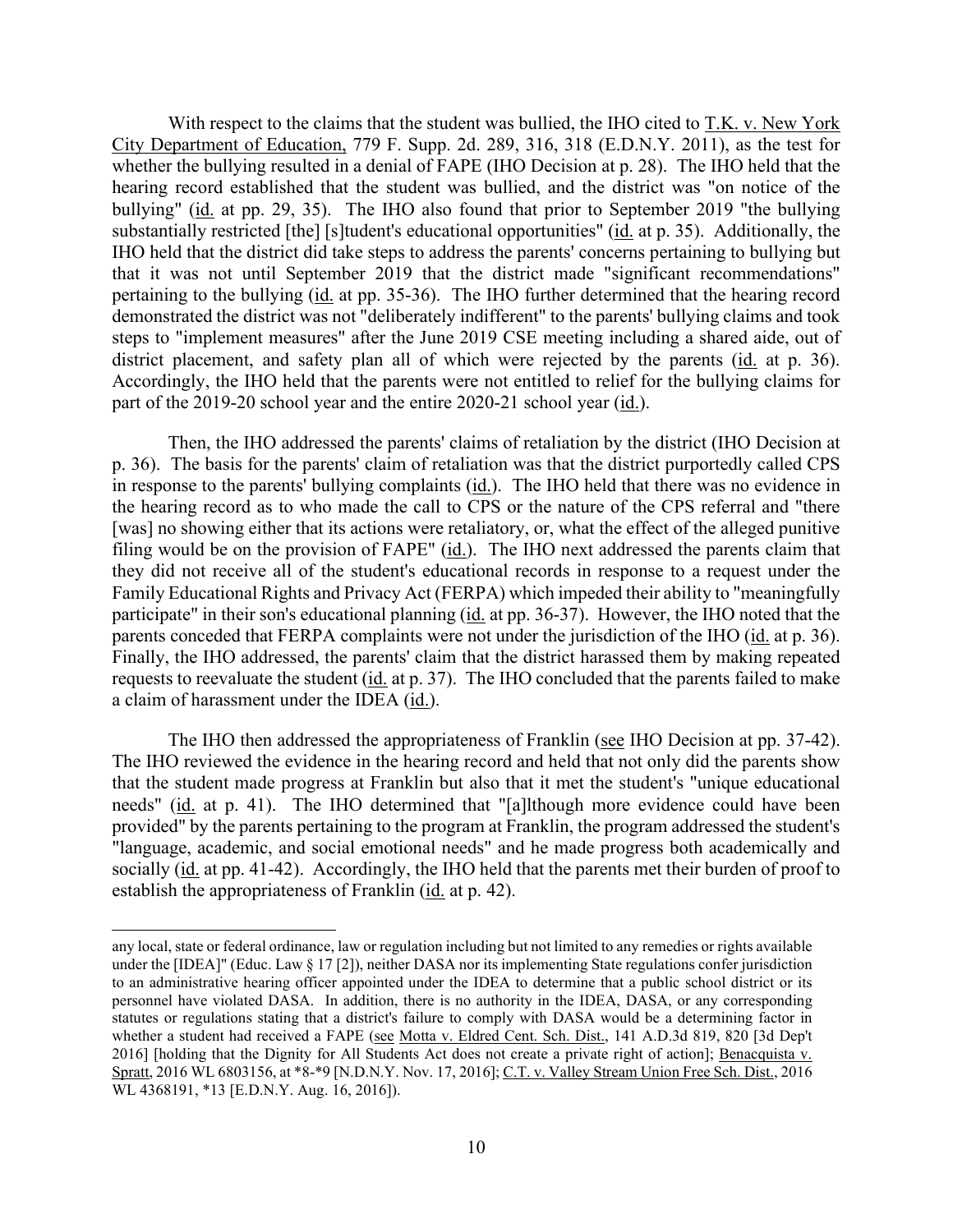20 school year, the IHO held that the "[d]istrict made efforts to address bullying during the 2019- in Franklin; therefore, the IHO ordered the district to pay 25 percent of the tuition for the 2019-20 school year (see id. at pp. 34, 44-45, 48). Next, the IHO conducted a balancing of the equitable considerations in connection with the parents' request for tuition reimbursement (see IHO Decision at pp. 42-45). As for the 2019- [20] school year," albeit not until after the June 24, 2019 annual review, and, further that the hearing record lacked evidence regarding the parents' application to and enrollment of the student

 balancing of equities was "irrelevant" for that school year (IHO Decision at pp. 43, 48). However, The IHO held that since the student was offered a FAPE for the 2020-21 school year, the the IHO analyzed the parents' conduct during the 2020-21 school year pertaining to consenting to evaluations, releasing information from Franklin to the district, and requesting the district to reconvene after a July 2020 private neuropsychological evaluation (id. at pp. 43-44). The IHO held that if she had found a violation of FAPE for the 2020-21 school year, tuition reimbursement would have been reduced by half (id. at p. 44).

 Finally, the IHO addressed the parents' other requests for relief. The IHO discussed the justification" for such relief (*id.* at pp. 46, 48). Finally, the IHO determined that since the parents parents' request for reimbursement of the July 2020 private neuropsychological evaluation (IHO Decision at pp. 45-46). The IHO held that there were no evaluations conducted by the district that the parents disagreed with and, moreover, that the parents had refused to permit the district to conduct any evaluations of the student (id. at p. 46). As such, the IHO denied the parents' request for reimbursement of the July 2020 private neuropsychological evaluation (id. at pp. 46, 48). The IHO briefly discussed the parents' request for prospective relief in the form of tuition from the 2021 through 2025 school years, which she denied as the parents failed to provide any "legal presented no evidence for the requested relief of reimbursement for private counseling, payment for future counseling, and reimbursement for the costs of homeschooling, their requests were denied (id. at pp. 47-48).

#### **IV. Appeal for State-Level Review**

The district appeals on four specific bases:

1. Whether the IHO erred in finding that the district failed to address the parents' concerns pertaining to bullying for the time period between June 24, 2019 and September 6, 2019;

 2. Whether the IHO erred in finding that the parents were entitled to an award of 25 percent of the tuition at Franklin for the 2019-20 school year for the denial of a FAPE during the period between June 24, 2019 and September 6, 2019;

3. Whether the IHO erred in finding that the parents met their burden of demonstrating the appropriateness of Franklin; and

 of 25 percent tuition at Franklin for the 2019-20 school year. 4. Whether the IHO erred in finding that the equitable considerations supported an award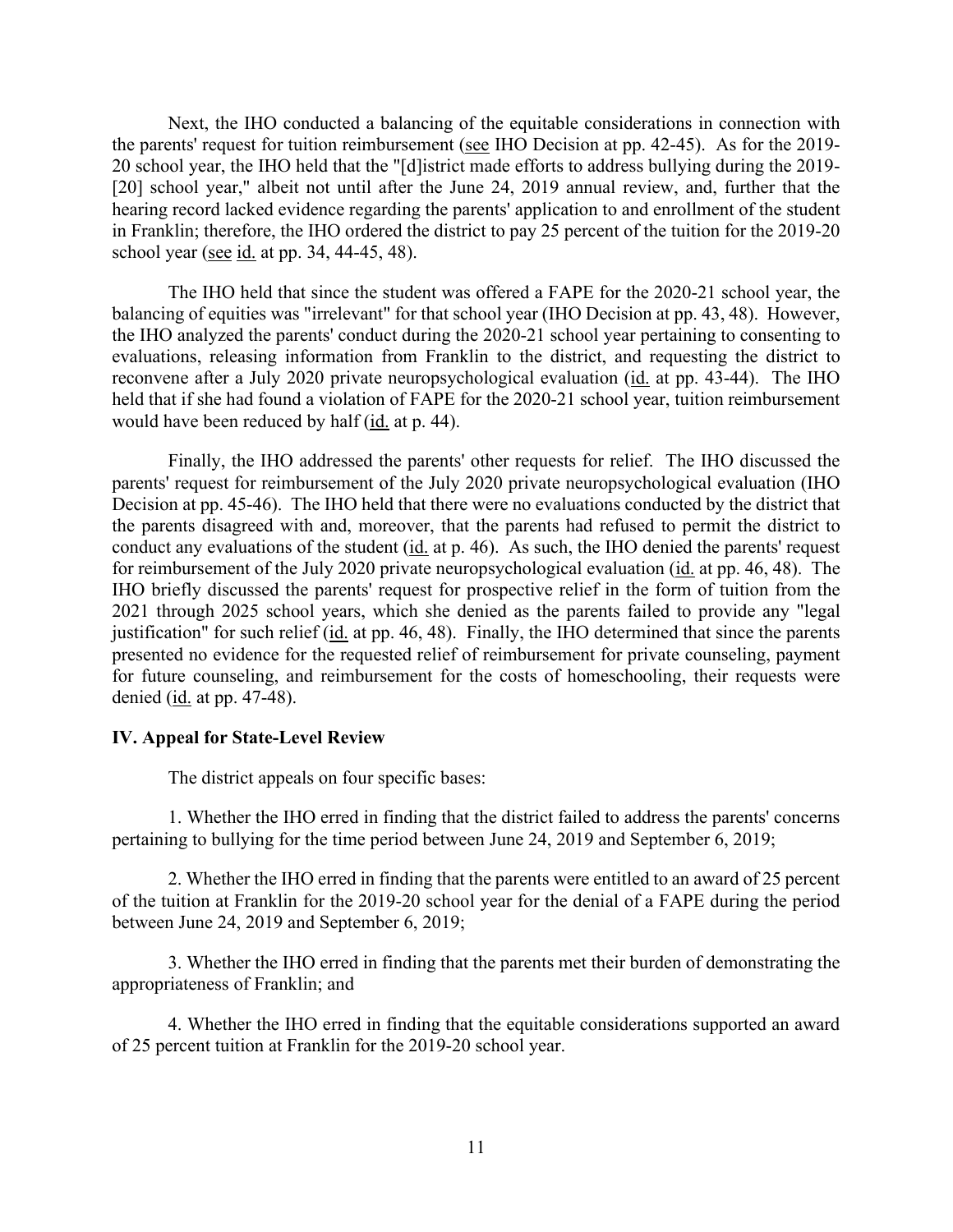arguments on appeal.<sup>[10](#page-11-0)</sup> As for their cross-appeal, the parents contend that the IHO erred in finding that the district offered the student a FAPE for 2019-20 school year after September 6, 2019, that the district offered the student a FAPE for 2020-21 school year, and that the parents were not entitled to full tuition reimbursement for the 2019-20 and 2020-21 school years. In an answer and cross-appeal, the parents specifically respond to each of the district's

 The parents claim that the equitable considerations weighed in favor of an award of full tuition reimbursement for the following reasons: the district's attorney's behavior at the impartial hearings and CSE meetings was unprofessional and constituted bullying; the IHO admitted testimony after being subpoenaed; the district committed obstruction; and the district made derogatory comments toward the student and parents. Furthermore, the parents argue that the IHO erred in not allowing admission of Exhibit "X" which was a social media post, which according to the parents, demonstrated a pattern of bullying and abuse against the student and parents. Related documents that were beyond the scope of the parents' subpoenas; the IHO failed to compel requested documents from the district; the district failed to produce the superintendent for to these arguments, the parents annexed two exhibits to their answer and cross-appeal for consideration as additional evidence.<sup>[11](#page-11-1)</sup>

 student's eligibility category. The parents further cross-appeal the IHO's finding that the student 22 school year, and that the parents were not entitled to reimbursement for the July 2020 private neuropsychological evaluation. Moreover, the parents contend that the IHO failed to address the issue regarding the was not entitled to district funding of the costs of the student's attendance at Franklin for the 2021-

 allegations. The district argues that both the answer and cross-appeal fail to comply with the In a reply and answer to the cross-appeal the district generally denies the parents'

<span id="page-11-0"></span><sup>&</sup>lt;sup>10</sup> Although not raised by the district, the parents' attorney verified the answer and cross-appeal. State regulations with the name, mailing address, and telephone number of the party submitting the same or, if a party is represented by counsel, with the name, mailing address, and telephone number of the party's attorney" (8 NYCRR 279.7[a]). however, counsel for the parents is now cautioned that his verification of the pleadings is unacceptable and the provide that "[a]ll pleadings and papers submitted to a[n] [SRO] in connection with an appeal must be endorsed All pleadings must be signed by an attorney, or by a party if the party is not represented by an attorney (8 NYCRR 279.8[a][4]). Additionally, all pleadings shall be verified by a party (8 NYCRR 279.7[b]). Since the district did not raise this procedural deficiency and there being no prejudice, I shall not reject the answer and cross-appeal, parents must verify pleadings in appeals to the Office of State Review (8 NYCRR 279.7[b]).

<span id="page-11-1"></span> is necessary only if, without such evidence, the SRO is unable to render a decision]). The parents' proffered  $<sup>11</sup>$  The first proposed exhibit is an affidavit of one of the parents seeking to introduce a document that was excluded</sup> from evidence at the impartial hearing (Tr. pp. 1230, 2248-52, 2255-64). The affidavit purports to describe the exhibit but fails to attach the referenced exhibit to the affidavit. The second exhibit contains two subpoenas with affidavits of service, which according to the parents, demonstrate that a witness and documents were not produced by the district. Generally, documentary evidence not presented at an impartial hearing is considered in an appeal from an IHO's decision only if such additional evidence could not have been offered at the time of the impartial hearing and the evidence is necessary in order to render a decision (see, e.g., Application of a Student with a Disability, Appeal No. 08-030; Application of a Student with a Disability, Appeal No. 08-003; see also 8 NYCRR 279.10[b]; L.K. v. Ne. Sch. Dist., 932 F. Supp. 2d 467, 488-89 [S.D.N.Y. 2013] [holding that additional evidence additional evidence was available at the time of the hearing and is not necessary in order to render a decision in this matter. Therefore, I decline to consider the parents' proposed exhibits.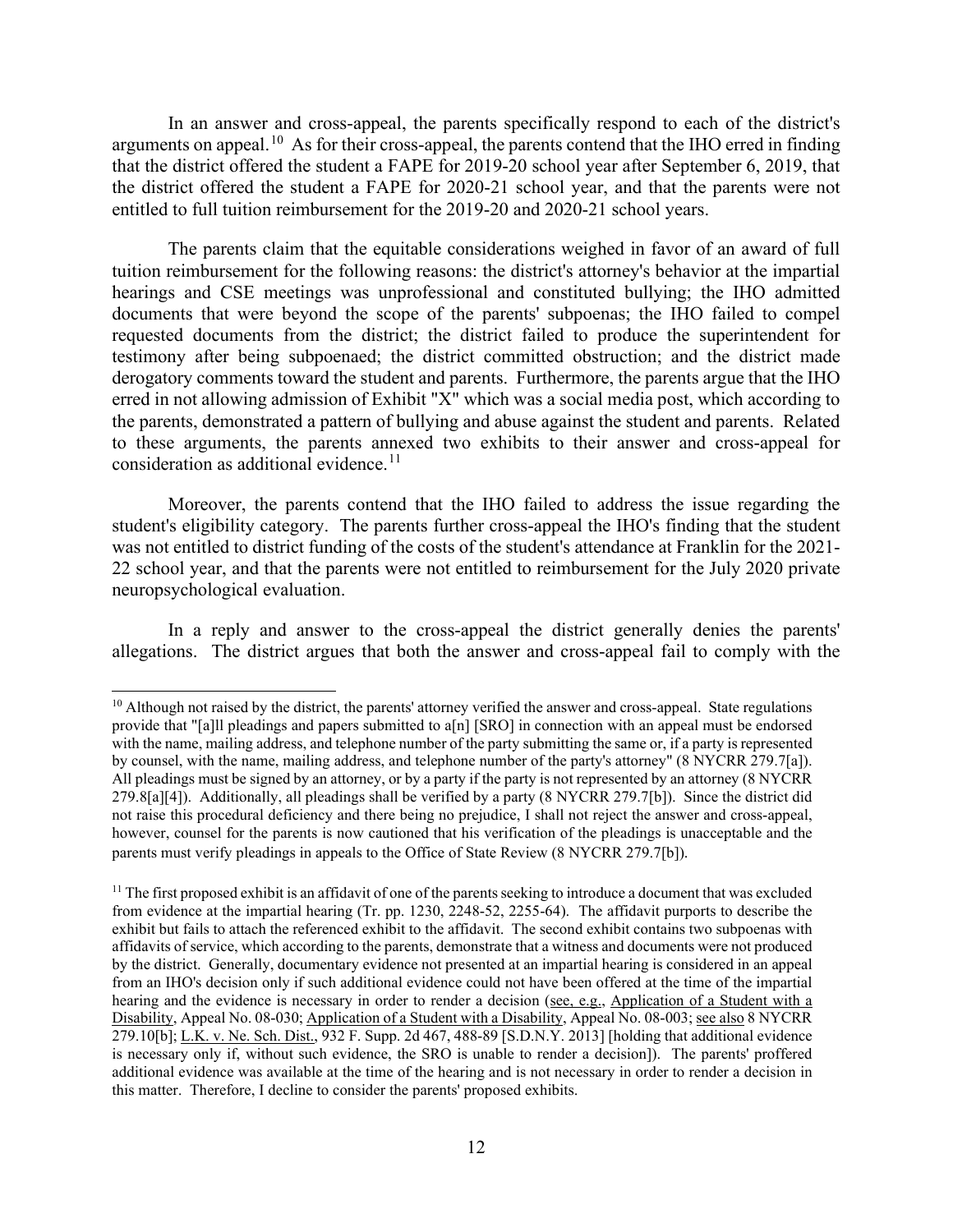practice regulations because they fail to set forth citations to the hearing record and seeks a dismissal of the answer and cross-appeal on that basis (see 8 NYCRR 2179.8[c]).

## **V. Applicable Standards**

Two purposes of the IDEA (20 U.S.C. §§ 1400-1482) are (1) to ensure that students with disabilities have available to them a FAPE that emphasizes special education and related services designed to meet their unique needs and prepare them for further education, employment, and independent living; and (2) to ensure that the rights of students with disabilities and parents of such students are protected (20 U.S.C. § 1400[d][1][A]-[B]; see generally Forest Grove Sch. Dist. v. T.A., 557 U.S. 230, 239 [2009]; Bd. of Educ. of Hendrick Hudson Cent. Sch. Dist. v. Rowley, 458 U.S. 176, 206-07 [1982]).

 A FAPE is offered to a student when (a) the board of education complies with the procedural requirements set forth in the IDEA, and (b) the IEP developed by its CSE through the 2014]; <u>R.E. v. New York City Dep't of Educ.</u>, 694 F.3d 167, 189-90 [2d Cir. 2012]; <u>M.H. v. New</u> 458 U.S. at 206; see T.P. v. Mamaroneck Union Free Sch. Dist., 554 F.3d 247, 253 [2d Cir. 2009]). errors render an IEP legally inadequate under the IDEA (M.H., 685 F.3d at 245; A.C. v. Bd. of parents' opportunity to participate in the decision-making process regarding the provision of a IDEA's procedures is reasonably calculated to enable the student to receive educational benefits (Rowley, 458 U.S. at 206-07; T.M. v. Cornwall Cent. Sch. Dist., 752 F.3d 145, 151, 160 [2d Cir. York City Dep't of Educ., 685 F.3d 217, 245 [2d Cir. 2012]; Cerra v. Pawling Cent. Sch. Dist., 427 F.3d 186, 192 [2d Cir. 2005]). "'[A]dequate compliance with the procedures prescribed would in most cases assure much if not all of what Congress wished in the way of substantive content in an IEP'" (Walczak v. Fla. Union Free Sch. Dist., 142 F.3d 119, 129 [2d Cir. 1998], quoting Rowley, 458 U.S. at 206; <u>see T.P. v. Mamaroneck Union Free Sch. Dist.</u>, 554 F.3d 247, 253 [2d Cir. 2009]).<br>The Supreme Court has indicated that "[t]he IEP must aim to enable the child to make progress.<br>After all, the essential fu advancement" (Endrew F. v. Douglas Cty. Sch. Dist. RE-1, 580 U.S. \_\_, 137 S. Ct. 988, 999 [2017]). While the Second Circuit has emphasized that school districts must comply with the checklist of procedures for developing a student's IEP and indicated that "[m]ultiple procedural violations may cumulatively result in the denial of a FAPE even if the violations considered individually do not" (R.E., 694 F.3d at 190-91), the Court has also explained that not all procedural Educ. of the Chappaqua Cent. Sch. Dist., 553 F.3d 165, 172 [2d Cir. 2009]; Grim v. Rhinebeck Cent. Sch. Dist., 346 F.3d 377, 381 [2d Cir. 2003]). Under the IDEA, if procedural violations are alleged, an administrative officer may find that a student did not receive a FAPE only if the procedural inadequacies (a) impeded the student's right to a FAPE, (b) significantly impeded the FAPE to the student, or (c) caused a deprivation of educational benefits (20 U.S.C. § 1415[f][3][E][ii]; 34 CFR 300.513[a][2]; 8 NYCRR 200.5[j][4][ii]; Winkelman v. Parma City Sch. Dist., 550 U.S. 516, 525-26 [2007]; R.E., 694 F.3d at 190; M.H., 685 F.3d at 245).

based on a determination of whether the student received a FAPE (20 U.S.C.  $\S$  1415[f][3][E][i]). adequacy of a given IEP turns on the unique circumstances of the child for whom it was created" The IDEA directs that, in general, an IHO's decision must be made on substantive grounds A school district offers a FAPE "by providing personalized instruction with sufficient support services to permit the child to benefit educationally from that instruction" (Rowley, 458 U.S. at 203). However, the "IDEA does not itself articulate any specific level of educational benefits that must be provided through an IEP" (Walczak, 142 F.3d at 130; see Rowley, 458 U.S. at 189). "The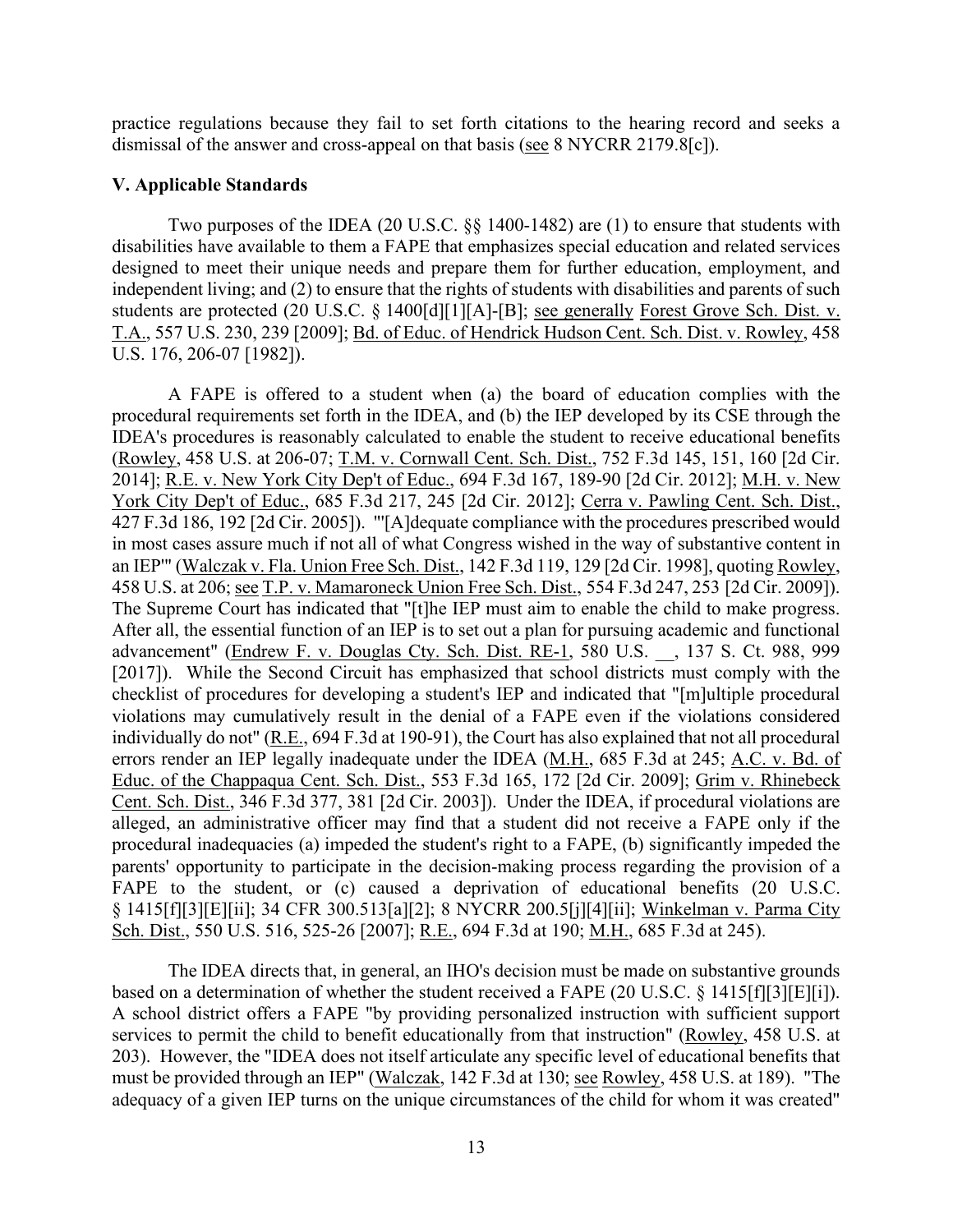produce progress, not regression,' and . . . affords the student with an opportunity greater than mere 200.6[a][1]; see Newington, 546 F.3d at 114; Gagliardo v. Arlington Cent. Sch. Dist., 489 F.3d (Endrew F., 137 S. Ct. at 1001). The statute ensures an "appropriate" education, "not one that provides everything that might be thought desirable by loving parents" (Walczak, 142 F.3d at 132, quoting Tucker v. Bay Shore Union Free Sch. Dist., 873 F.2d 563, 567 [2d Cir. 1989] [citations omitted]; see Grim, 346 F.3d at 379). Additionally, school districts are not required to "maximize" the potential of students with disabilities (Rowley, 458 U.S. at 189, 199; Grim, 346 F.3d at 379; Walczak, 142 F.3d at 132). Nonetheless, a school district must provide "an IEP that is 'likely to 'trivial advancement'" (Cerra, 427 F.3d at 195, quoting Walczak, 142 F.3d at 130 [citations omitted]; see T.P., 554 F.3d at 254; P. v. Newington Bd. of Educ., 546 F.3d 111, 118-19 [2d Cir. 2008]). The IEP must be "reasonably calculated to provide some 'meaningful' benefit" (Mrs. B. v. Milford Bd. of Educ., 103 F.3d 1114, 1120 [2d Cir. 1997]; see Endrew F., 137 S. Ct. at 1001 [holding that the IDEA "requires an educational program reasonably calculated to enable a child to make progress appropriate in light of the child's circumstances"]; Rowley, 458 U.S. at 192). The student's recommended program must also be provided in the least restrictive environment (LRE) (20 U.S.C. § 1412[a][5][A]; 34 CFR 300.114[a][2][i], 300.116[a][2]; 8 NYCRR 200.1[cc], 105, 108 [2d Cir. 2007]; Walczak, 142 F.3d at 132).

An appropriate educational program begins with an IEP that includes a statement of the student's present levels of academic achievement and functional performance (see 34 CFR 300.320[a][1]; 8 NYCRR 200.4[d][2][i]), establishes annual goals designed to meet the student's needs resulting from the student's disability and enable him or her to make progress in the general education curriculum (see 34 CFR 300.320[a][2][i], [2][i][A]; 8 NYCRR 200.4[d][2][iii]), and provides for the use of appropriate special education services (see 34 CFR 300.320[a][4]; 8 NYCRR 200.4[d][2][v]).<sup>[12](#page-13-0)</sup>

70 [1985]; R.E., 694 F.3d at 184-85; T.P., 554 F.3d at 252). In Burlington, the Court found that in a proper case under the IDEA (471 U.S. at 370-71; see Gagliardo, 489 F.3d at 111; Cerra, 427 (Burlington, 471 U.S. at 370-71; <u>see</u> 20 U.S.C. § 1412[a][10][C][ii]; 34 CFR 300.148). A board of education may be required to reimburse parents for their expenditures for private educational services obtained for a student by his or her parents, if the services offered by the board of education were inadequate or inappropriate, the services selected by the parents were appropriate, and equitable considerations support the parents' claim (Florence County Sch. Dist. Four v. Carter, 510 U.S. 7 [1993]; Sch. Comm. of Burlington v. Dep't of Educ., 471 U.S. 359, 369- Congress intended retroactive reimbursement to parents by school officials as an available remedy F.3d at 192). "Reimbursement merely requires [a district] to belatedly pay expenses that it should have paid all along and would have borne in the first instance" had it offered the student a FAPE

<span id="page-13-0"></span> ambitious in light of his [or her] circumstances, just as advancement from grade to grade is appropriately  $12$  The Supreme Court has stated that even if it is unreasonable to expect a student to attend a regular education setting and achieve on grade level, the educational program set forth in the student's IEP "must be appropriately ambitious for most children in the regular classroom. The goals may differ, but every child should have the chance to meet challenging objectives" (Endrew F., 137 S. Ct. at 1000).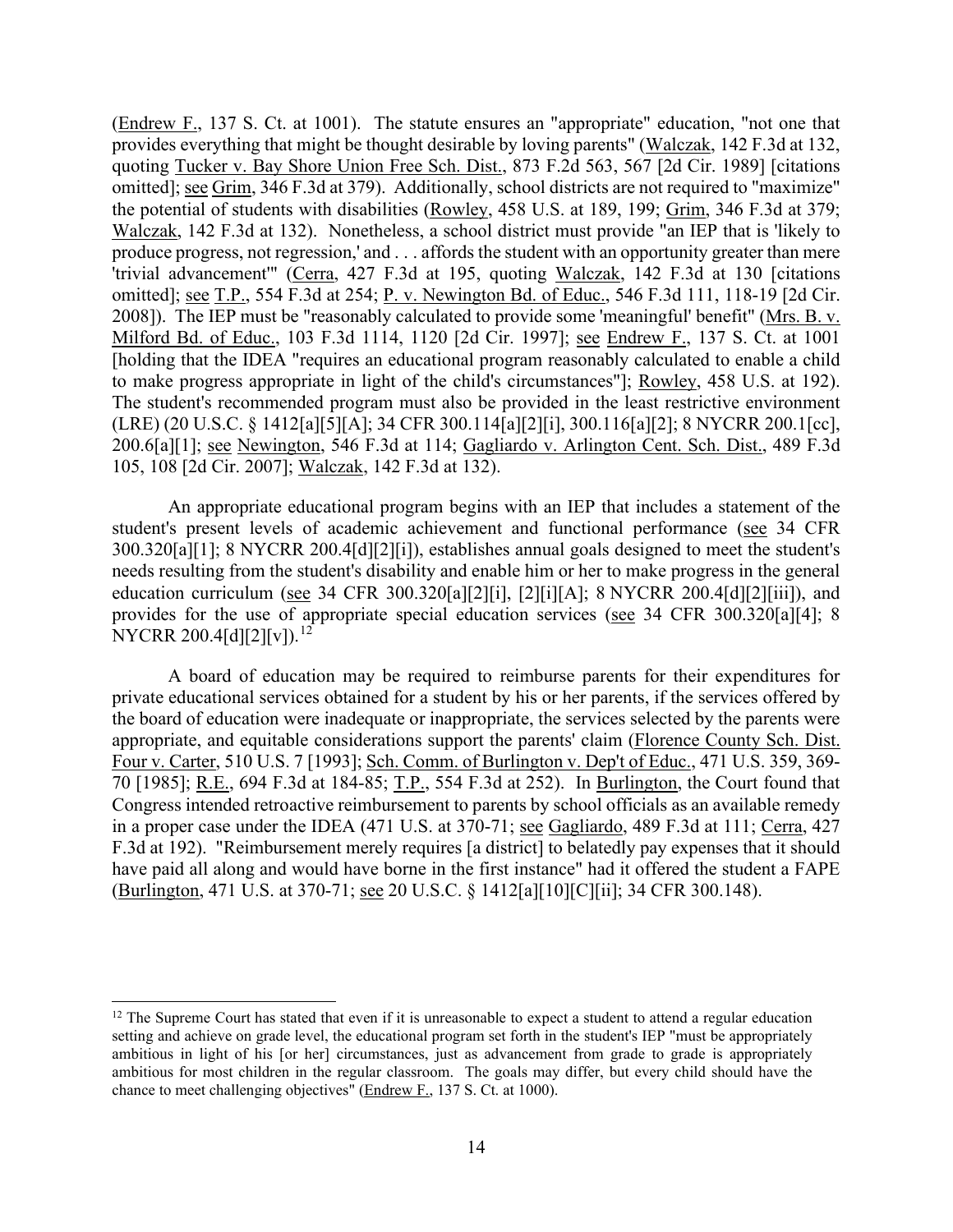the appropriateness of such placement (Educ. Law  $\S$  4404[1][c]; <u>see R.E.</u>, 694 F.3d at 184-85). The burden of proof is on the school district during an impartial hearing, except that a parent seeking tuition reimbursement for a unilateral placement has the burden of proof regarding

#### **VI. Discussion**

#### **A. Preliminary Matters**

# **1. Compliance with Practice Regulations**

 The district requests that the parents' answer with cross-appeal be dismissed for failure to requires that pleadings include "citations to the record on appeal, and identification of the relevant exhibit consists of multiple pages, the exhibit page number" (8 NYCRR 279.8[c][3]). In general, portions of the record on appeal, as required in order to raise an issue" for review on appeal]; T.W. dismissal of a petition for review that was untimely and exceeded page limitations]). However, at \*4-\*6 [S.D.N.Y. Aug. 17, 2015], quoting Foman v. Davis, 371 U.S. 178 [1962]). comply with the regulations governing practice before the Office of State Review. State regulation page number(s) in the hearing decision, hearing transcript, exhibit number or letter and, if the the failure to comply with the practice requirements of Part 279 of the State regulations may result in the rejection of the submitted documents or a determination excluding issues from the scope of review on appeal (8 NYCRR 279.8[a]-[b]; see Davis v. Carranza, 2021 WL 964820, at \*12 [S.D.N.Y. Mar. 15, 2021] [upholding an SRO's conclusions that several claims had been abandoned by the petitioner]; M.C. v. Mamaroneck Union Free Sch. Dist., 2018 WL 4997516, at \*23 [S.D.N.Y. Sept. 28, 2018] [upholding dismissal of allegations set forth in an appeal to an SRO for "failure to identify the precise rulings presented for review and [failure] to cite to the pertinent v. Spencerport Cent. Sch. Dist., 891 F. Supp. 2d 438, 440-41 [W.D.N.Y. 2012] [upholding "judgments rendered solely on the basis of easily corrected procedural errors or 'mere technicalities,' are generally disfavored" (J.E. v. Chappaqua Cent. Sch. Dist., 2015 WL 4934535,

the record on appeal" (see Reply & Answer to Cr.-Appeal at  $\P$  1, 5). However, since the district As the district argues, the parents' answer and cross-appeal includes minimal "citations to did not allege prejudice for the parents' failure to use citations to the hearing record and the district was able to prepare and file a reply and answer to the cross-appeal, I decline to exercise my discretion to dismiss the answer and cross-appeal on this basis but again caution the parents' counsel to carefully review and comply with the practice regulations pertaining to pleadings.

#### **2. Scope of Review**

 statement of the issues presented for review and the grounds for reversal or modification to be The practice regulations require that parties set forth in their pleadings "a clear and concise advanced, with each issue numbered and set forth separately," and further specify that "any issue not identified in a party's request for review, answer, or answer with cross-appeal shall be deemed abandoned and will not be addressed by a State Review Officer" (8 NYCRR 279.8[c][2], [4]).

Turning to which claims are properly before me on appeal, neither the district nor the parents appeal the IHO's findings that the district denied the student a FAPE for the 2018-19 school year or the IHO's denial of the parents' request for relief in the form of prospective funding of the student's attendance at Franklin after the 2021-22 school year, reimbursement for private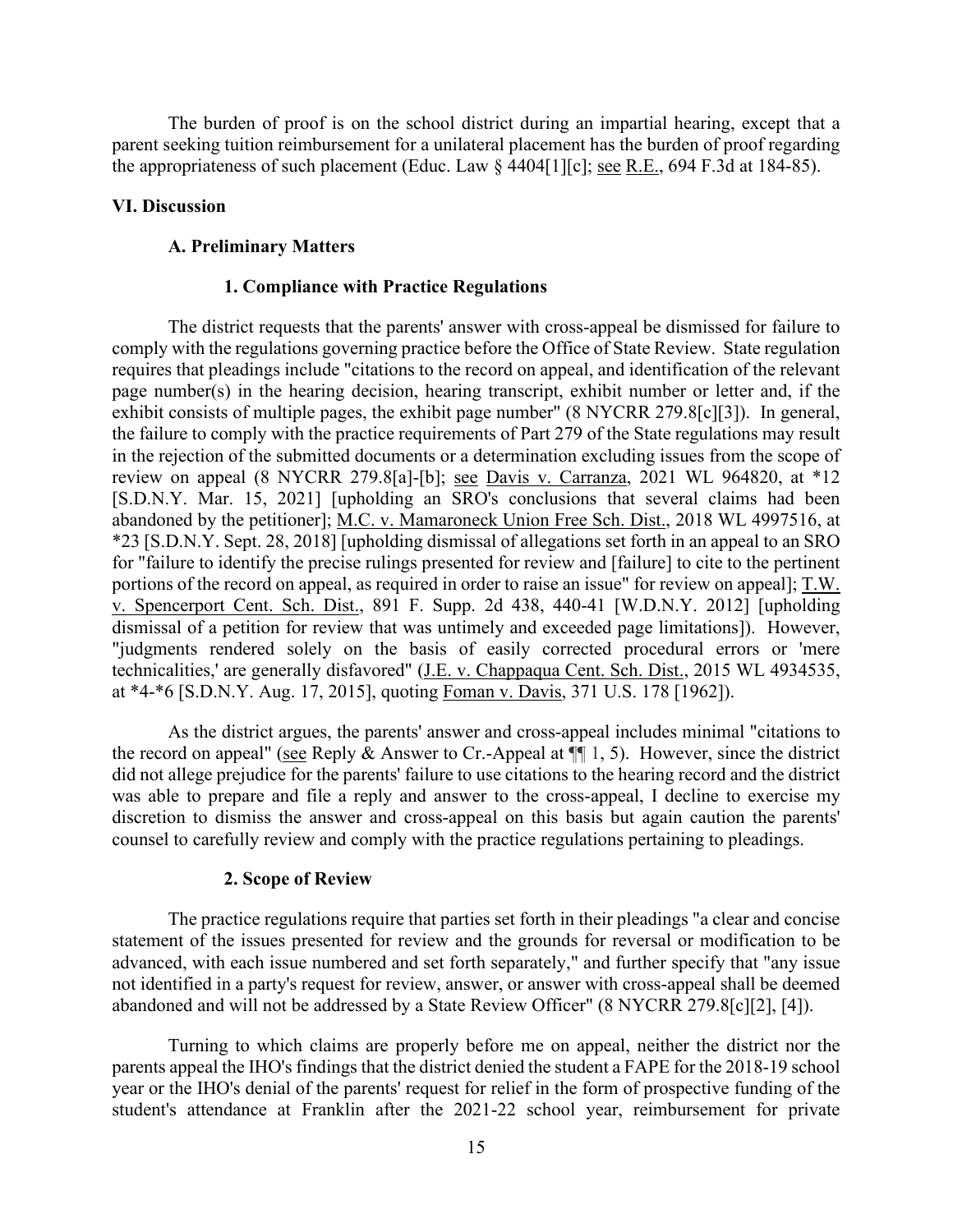counseling, payment for future counseling, or reimbursement for the costs of homeschooling the student (see IHO Decision at p. 48; Answer to Cr. Appeal at p. 3 n.1). Therefore, the IHO's reviewed on appeal (see 34 CFR 300.514[a]; 8 NYCRR 200.5[j][5][v]; <u>see also M.Z. v. New York</u> determinations on these issues have become final and binding on the parties and will not be City Dep't of Educ., 2013 WL 1314992, at \*6-\*7, \*10 [S.D.N.Y. Mar. 21, 2013]).

### **B. Disability Classification**

 The parents assert in a cross-appeal that the IHO "never answered" the issue pertaining to the student's classification (Answer with Cross Appeal at p. 8). The parents argue, without citation to the record, that they "produced voluminous evidence" as to why the student's classification should have been autism and not other health-impairment (*id.*). They contend that the student's social deficits were "more consistent" with autism than other health-impairment (id.). The parents also allege that the district refused to discuss a change in classification and based its decision to find the student eligible for special education as a student with an other health-impairment on the student's kidney disease which did not require "specialized instruction" (id.).

 Contrary to the parents' allegation in their cross-appeal, the IHO did consider the parents' an other health-impairment (see IHO Decision at pp. 19-27). Indeed, upon careful review, the weighed the evidence and properly supported her conclusions that the district did not deny the claim that the CSEs improperly found the student eligible for special education as a student with hearing record reflects that the IHO, in a well-reasoned and well-supported decision, carefully considered the testimonial and documentary evidence presented by both parties and, further, student a FAPE based on the CSEs' determinations that the student was eligible for special education as a student with an other health-impairment during the 2018-19, 2019-20 and 2020-21 school years, and that there is no reason appearing in the hearing record to modify those determinations of the IHO (see 20 U.S.C. § 1415[g][2]; 34 CFR 300.514[b][2]; IHO Decision at pp. 19-27).

 student falls into one of the disability categories under the IDEA, as well as to gather information Generally, with respect to disputes regarding a student's particular disability category or classification, federal and State regulations require districts to conduct an evaluation to "gather functional developmental and academic information" about the student to determine whether the that will enable the student to be "involved in and progress in the general education curriculum" (34 CFR 300.304[b][1]; see 8 NYCRR 200.4[b][1]). Courts have given considerably less weight on identifying the underlying theory or root causes of a student's educational deficits and have instead focused on ensuring the parent's equal participation in the process of identifying the academic skill deficits to be addressed though special education and through the formulation of the student's IEP (see Carrillo v. Carranza, 2021 WL 4137663, at \*15 [S.D.N.Y. Sept. 10, 2021] [describing the issue of a student's disability classification "a red herring" and noting that, where "[n]o one disputes that this child qualifies for special education services under IDEA. . . for our purposes, the precise disability category in which [he] is classified is irrelevant"]; Fort Osage R-1 Sch. Dist. v. Sims, 641 F.3d 996, 1004 [8th Cir. 2011] [noting the IDEA's strong preference for identifying the student's specific needs and addressing those needs and that a student's "particular disability diagnosis" in an IEP "will, in many cases, be immaterial" because the IEP is tailored to the student's individual needs]; Draper v. Atlanta Indep. Sch. Sys., 480 F. Supp. 2d 1331, 1342 [N.D. Ga. 2007]; see also Application of a Student with a Disability, Appeal No. 21-056;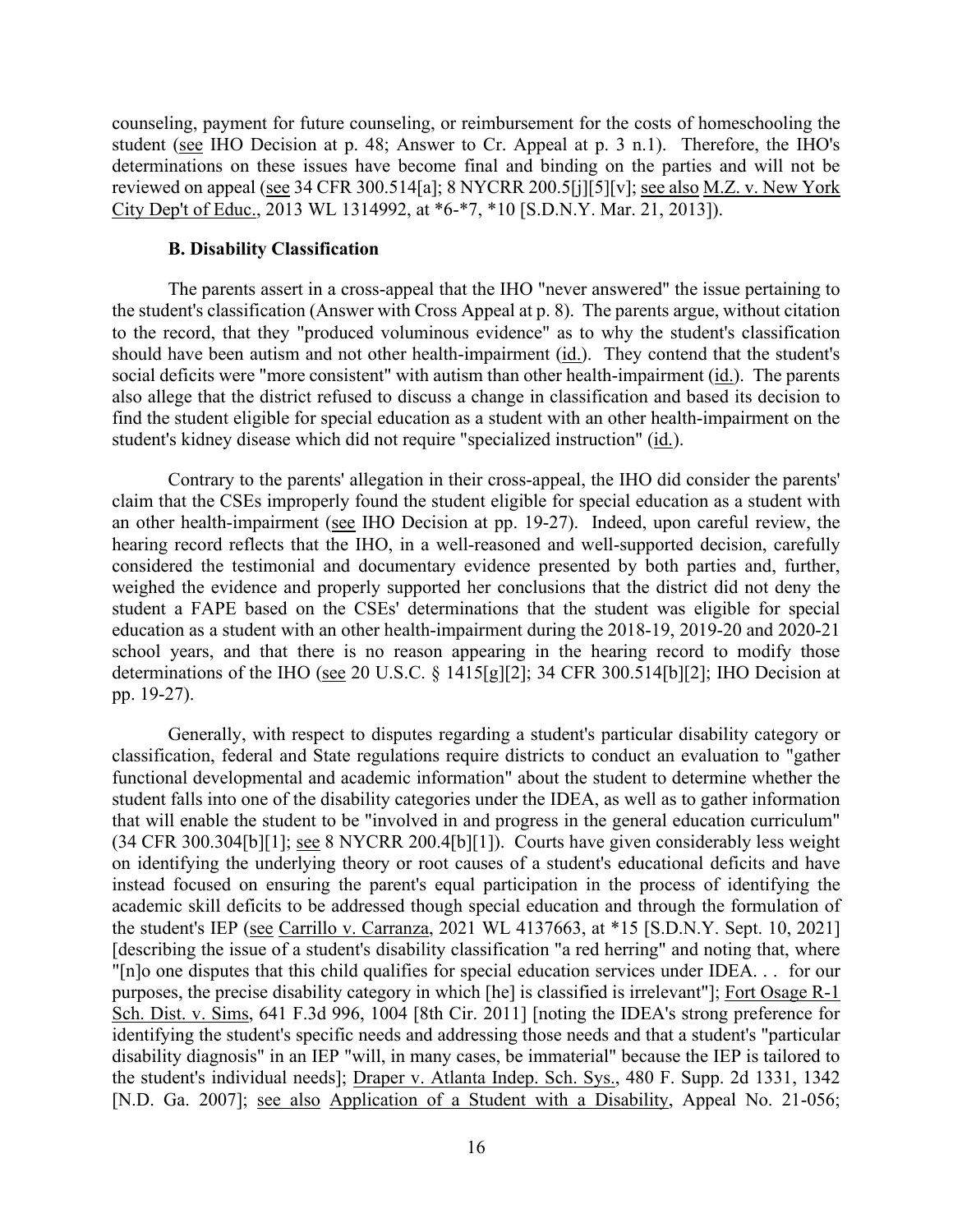Application of the Dep't of Educ., Appeal No. 12-013; Application of a Student with a Disability, Appeal No. 09-126 [noting that "a student's special education programming, services and placement must be based upon a student's unique special education needs and not upon the student's disability classification"]). "Indeed, '[t]he IDEA concerns itself not with labels, but with whether a student is receiving a free and appropriate education'" (Heather S. v. State of Wisconsin, 125 F.3d 1045, 1055 [7th Cir.1997]).

classified (see 34 CFR 300.304[c][6]; 8 NYCRR 200.4[b][6][ix]). Once a student has been found one or more of the disability categories. At this juncture, when the student's eligibility for special LEA and State reporting requirements than it is to determine an appropriate IEP for the individual CSEs are not supposed to rely on the disability category to determine the needs, goals, accommodations, and special education services in a student's IEP. That is the purpose of the evaluation and annual review process, and this is why an evaluation of a student must be sufficiently comprehensive to identify all of the student's special education and related services needs, whether or not commonly linked to the disability category in which the student has been eligible for special education, the present levels of performance sections of the IEP for each student is where the focus should be placed, not the label that is used when a student meets the criteria for education is not in dispute, the significance of the disability category label is more relevant to the student.<sup>[13](#page-16-0)</sup>

"Other health-impairment" means:

having limited strength, vitality or alertness, including a heightened alertness to environmental stimuli, that results in limited alertness with respect to the educational environment, that is due to chronic or acute health problems, including but not limited to a heart condition, tuberculosis, rheumatic fever, nephritis, asthma, sickle cell anemia, hemophilia, epilepsy, lead poisoning, leukemia, diabetes, attention deficit disorder or attention deficit hyperactivity disorder or tourette syndrome, which adversely affects a student's educational performance.

(see 8 NYCRR 200.1[zz][10]).

"Autism" is described in State regulation as follows:

a developmental disability significantly affecting verbal and nonverbal communication and social interaction, generally evident before age 3, that adversely affects a student's educational

<span id="page-16-0"></span><sup>&</sup>lt;sup>13</sup> The disability category for each eligible student with a disability is necessary as part of the data collection requirements imposed by Congress and the United States Department of Education upon the State, which require annual reports of [t]he number and percentage of children with disabilities, by race, ethnicity, limited English proficiency status, gender, and disability category, who fall in over a dozen other subcategories (20 U.S.C. § 1418[a]; 34 CFR 300.641). The Local Education Agency (LEA) must, in turn, annually submit this information to the SEA though its SEDCAR system (see, e.g., Verification Reports: School Age Students by Disability and Race/Ethnicity" available at [http://www.p12.nysed.gov/sedcar/forms/vr/1819/pdf/vr3.pdf;](http://www.p12.nysed.gov/sedcar/forms/vr/1819/pdf/vr3.pdf) see also Special Education Data Collection, Analysis & Reporting available a[t http://www.p12.nysed.gov/sedcar/data.htm\)](http://www.p12.nysed.gov/sedcar/data.htm).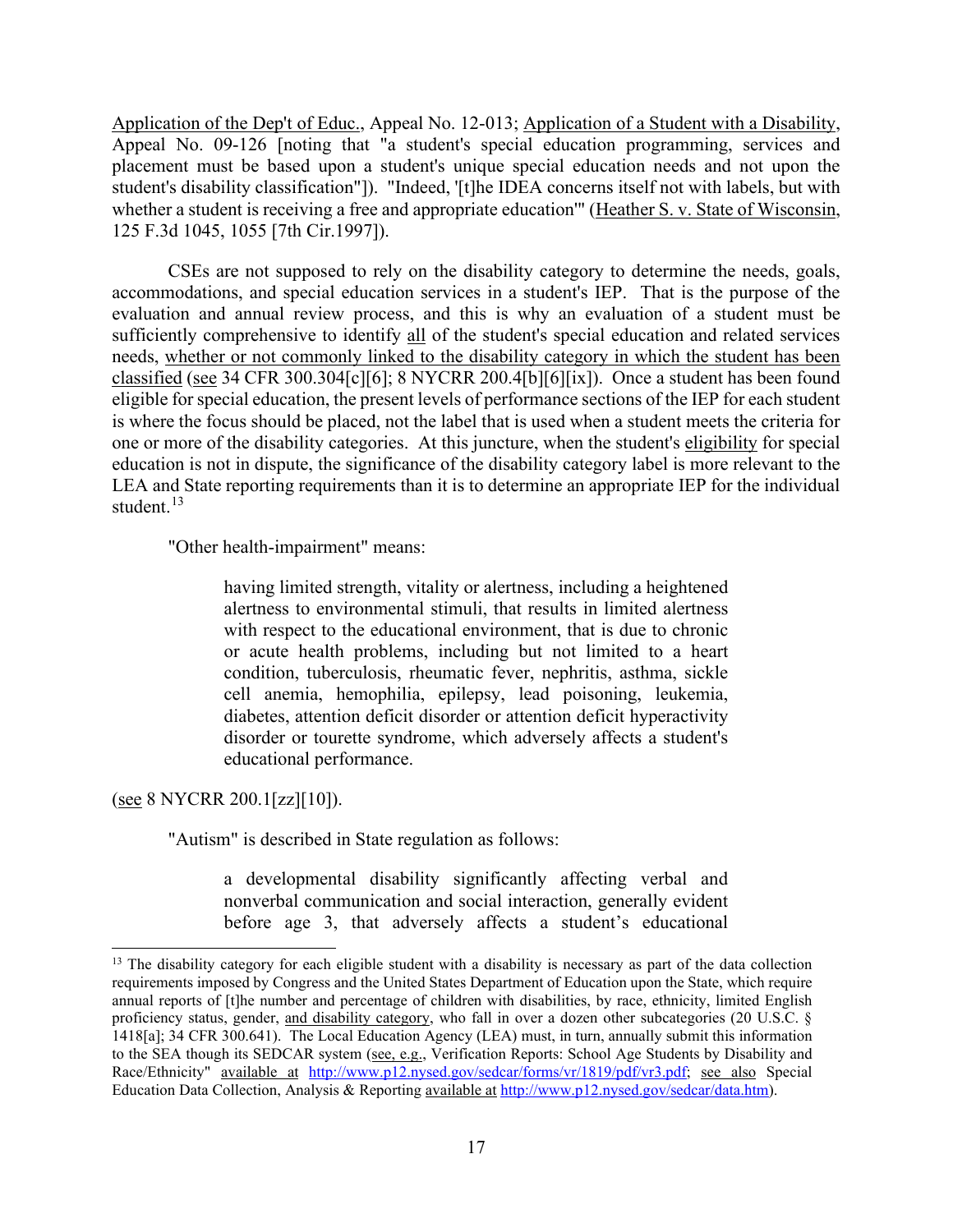defined in paragraph (4) of this subdivision. A student who performance. Other characteristics often associated with autism are engagement in repetitive activities and stereotyped movements, resistance to environmental change or change in daily routines, and unusual responses to sensory experiences. The term does not apply if a student's educational performance is adversely affected primarily because the student has an emotional disturbance as manifests the characteristics of autism after age 3 could be diagnosed as having autism if the criteria in this paragraph are otherwise satisfied.

#### $($ see 8 NYCRR 200.1[zz][1]).

 At the outset of her discussion of the student's classification, the IHO properly defined the student, provided him with an appropriate program and services to meet his needs (IHO Decision at p. 20). The IHO determined that the district provided "extensive testimony" to support its (id.). As stated by the IHO, the parents on the other hand, only presented one witness at the 20, 26; Parent Ex. A at pp. 18-19). Next, the IHO looked at the issue of the student's classification for each year under review (see IHO Decision at pp. 20-26). issue as whether the IEPs, regardless of the particular classification arrived at by the CSEs for the contention that the student was properly classified as a student with an other health-impairment hearing—the evaluator who conducted the July 2020 neuropsychological evaluation—who recommended that the student should be classified as a student with autism (IHO Decision at pp.

 In connection with the 2018-19 school year, the IHO explained that review of the IEPs showed that the parents did not request a change in the student's classification at any of the four March 15, 2019) (IHO Decision at pp. 20-21). The IHO recognized that for the 2018-19 school services, and special class for reading every other day (id. at p. 21; compare Dist. Ex. 10 at p. 15- 16, with Dist. Ex. 11 at pp. 10-11, and Dist. Ex. 12 at pp. 12). The IHO held that the "[d]istrict's language difficulties" (IHO Decision at p. 23). With respect to the 2018-19 school year the IHO the student's "unique educational needs" (IHO Decision at p. 23). The parents have not set forth a meetings held during that school year (May 30, 2018, September 26, 2018, January 17, 2019, year the student was transitioning to seventh grade and as a result the CSE recommended "significantly more services" to meet the student's needs, including resource room services, ICT witnesses all testified credibly that the program developed was based on [the] [s]tudent's needs, addressed his needs with the appropriate program recommendations, related services, goals, modifications and accommodations" and additional evaluations were conducted at the request of the parents to "address concerns with sensory issues, social-emotional and behavioral issues and found that there was nothing in the hearing record demonstrating that the district failed to address clear challenge to the IHO's underlying determination that, putting aside the disagreement over the disability category, the IEPs otherwise addressed the student's needs.

 2019 (IHO Decision at pp. 23-25). The June 2019 CSE declined the parents' initial request to change the student's classification to autism at that time (Dist. Ex. 15 at pp. 1-2; see IHO Decision at p. 23). The parents made another request for a change in classification during the November 2019 CSE meeting and after discussion the CSE again declined to change the student's For the 2019-20 school year, the IHO discussed the two CSE meetings: June and November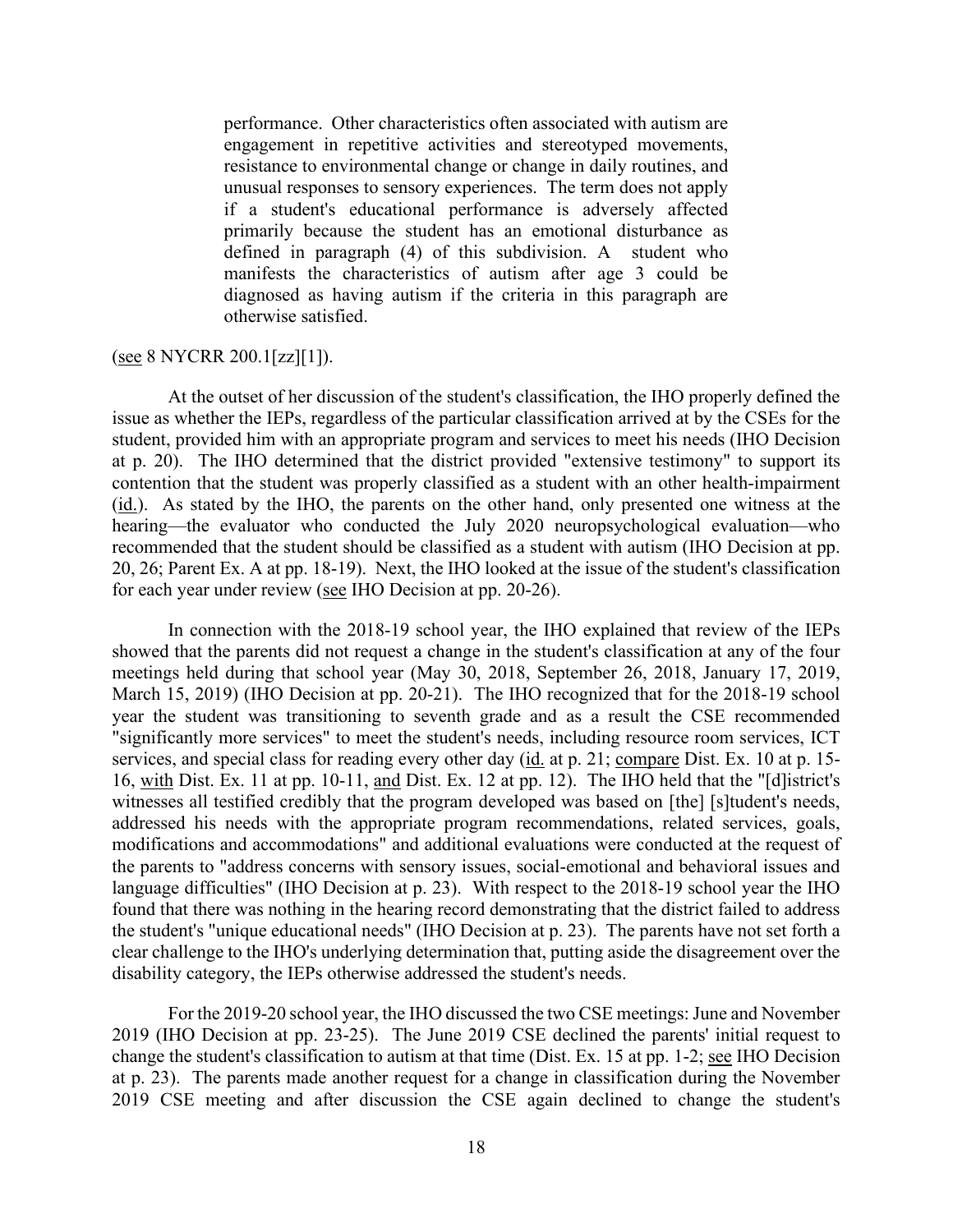classification (Dist. Ex. 16 at pp. 1, 6-7; see IHO Decision at p. 24). The CSE chairperson testified that a DSM-5 diagnosis of autism does not automatically make it appropriate to classify a student as a student with autism and it was the student's "functionality," his needs, and various diagnoses which supported the classification of other health-impairment (see Tr. pp. 118-20). In contrast, the neuropsychologist who conducted the July 2020 evaluation testified that the student's classification should be changed from other health-impairment to autism because the student's was the "primary thing to likely get in the way of his education" (Tr. p. 2558; Parent Ex. A at pp. 18-19).<sup>14</sup> However, the neuropsychologist also indicated that the student could be considered under the designation of other health-impairment given his prior diagnoses of ADHD and specific learning disorder (Tr. pp. 2668-70; Parent Ex. A at pp. 18-19). Additionally, the psychiatrist who program, which at the time consisted of in-school group counseling, ICT services, resource room needs in reading, social/emotional development and attention (IHO Decision at p. 25). Again, the "symptoms" of autism and the impact they could have "cognitively, behaviorally, [and] socially" prepared the September 2019 psychiatric evaluation report testified that the recommended services, special class reading instruction, and speech-language therapy, as well as a BIP, was appropriate (Tr. pp. 2444-45; see Dist. Exs. 15 at pp. 20-21; 41). The IHO concluded that for the 2019-20 school year the CSEs took into consideration all the student's needs, determined that other health-impairment was an appropriate classification, and that the IEPs addressed the student's parents have not interposed a direct challenge to the IHO's finding that the IEPs addressed the student's needs.

 Lastly, for the 2020-21 school year, the IHO addressed the one CSE meeting held on May 7, 2020 (IHO Decision at p. 26). At the May 2020 CSE meeting shared aide services were refused (Dist. Ex. 17 at p. 2; see IHO Decision at p. 26). Therefore, the IHO held that the fact that to change the student's classification and the IEP "met the requirements for FAPE under the IDEA" recommended for the student during non-core classes and less structured time, which the parents the CSE offered more support to the student and continued to address his needs, there was no basis (IHO Decision at p. 26).

 not set forth any specific needs that were not met" by the IEPs in dispute and did not show that the IEPs failed to address the student's needs (id.). Ultimately, the IHO determined that "the mere Furthermore, the IHO held that the evidence presented by the district at the impartial hearing demonstrated that the classification of other health-impairment "was determined based on the total needs of [the] [s]tudent, including his ADHD, learning difficulties and medical concerns, as well as [his] [autism] diagnosis" (IHO Decision at p. 26). The IHO held that the parents "did failure to change the eligibility category is not a denial of FAPE, and it is unclear what effect this mere failure to change the name of the classification [had] on [the] [s]tudent's programming" (id.).

 services recommendations were driven by the student's needs and not his classification, and Here, the review of the evidence in the hearing record reflects that the CSEs' program and

<span id="page-18-0"></span><sup>&</sup>lt;sup>14</sup> In her decision the IHO references that the psychiatrist testified about classification, however, upon inspection of the hearing record it was the private neuropsychologist who opined regarding the student's classification as the psychiatrist was not familiar with classifications under the IDEA (compare IHO Decision at p. 24, with Tr. pp. 2382-83, 2668-70).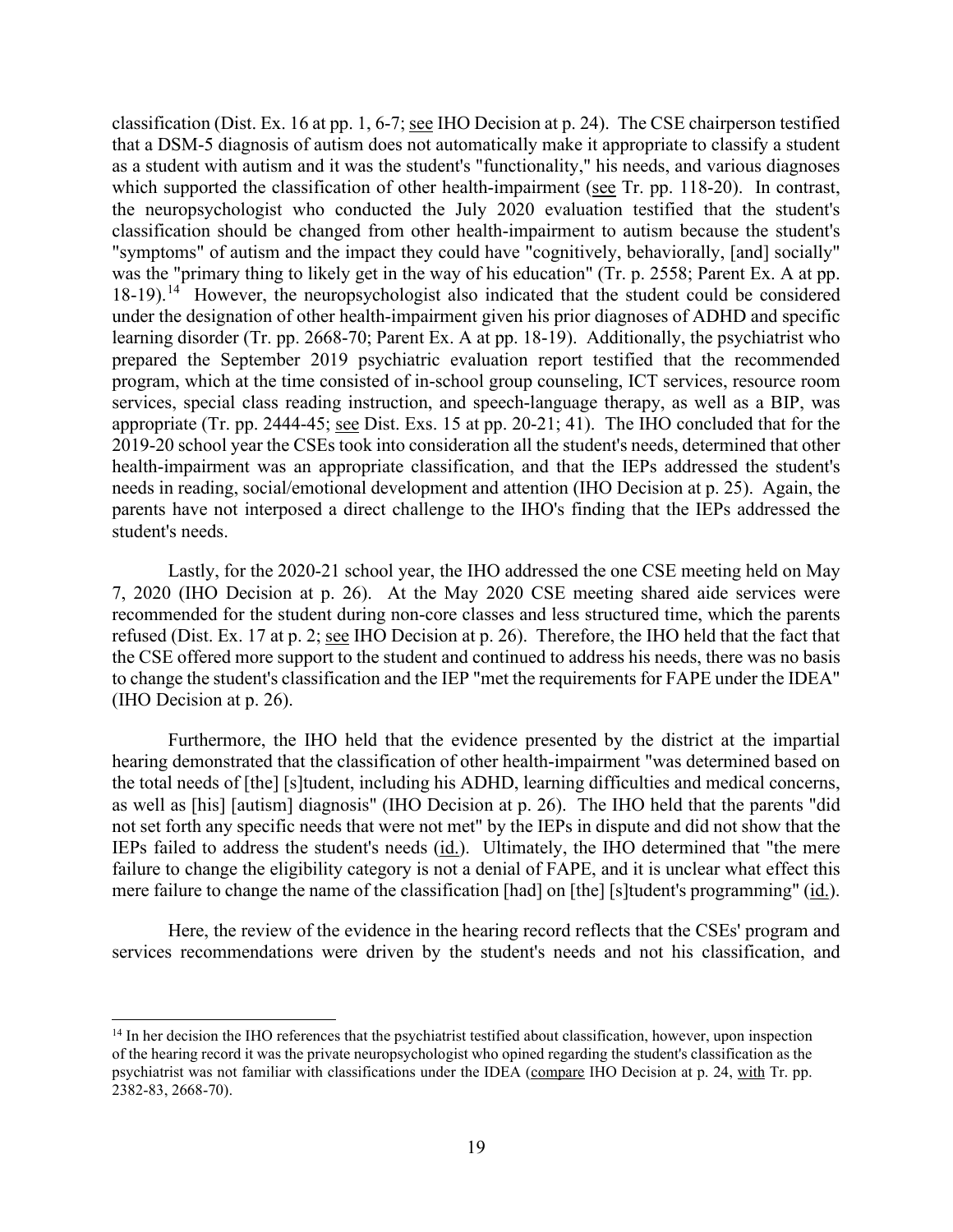supports the IHO's finding that the CSEs' decision to find the student eligible for special education as a student with an other health-impairment was not a denial of a FAPE (IHO Decision at p. 26).

## **C. Bullying**

 The district argues that the IHO erred in finding a denial of FAPE for the period between June 24, 2019 and September 6, 2019. The parents, on the other hand, cross-appeal from the IHO's findings that the district offered the student a FAPE after September 6, 2019 through the remainder of the 2019-20 school year and for the 2020-21 school year. One of the central issues the parents raise is that the student was subjected to bullying by the district staff and peers and the district failed to provide the student with a safe environment.

that he or she is offered by the school district, the child has been denied a FAPE"]; Shore Reg'l Disability Harassment, 111 LRP 45106 [OCR/OSERS 2000]).<sup>[15](#page-19-0)</sup> In determining whether Under certain circumstances, if a student with a disability is the target of bullying, such bullying may form the basis for a finding that a district denied the student a FAPE (Dear Colleague Letter: Bullying of Students with Disabilities, 61 IDELR 263 [OSERS 2013] [stating that bullying that results in a student with a disability not receiving meaningful educational benefit constitutes a denial of a FAPE and that districts have an obligation to ensure that students who are targeted by bullying behavior continue to receive a FAPE pursuant to their IEPs]; see Smith v. Guilford Bd. of Educ., 226 Fed. App'x 58, 63-64 [2d Cir. June 14, 2007] [indicating that bullying might, under some circumstances, implicate IDEA considerations]; M.L. v. Fed. Way. Sch. Dist., 394 F.3d 634, 650-51 [9th Cir. 2005] [finding that "[i]f a teacher is deliberately indifferent to teasing of a disabled child and the abuse is so severe that the child can derive no benefit from the services High Sch. Bd. of Educ. v. P.S., 381 F.3d 194, 199-201 [3d Cir. 2004] [reviewing whether the district offered the student "an education that was sufficiently free from the threat of harassment to constitute a FAPE"]; Dear Colleague Letter: Responding to Bullying of Students with Disabilities, 64 IDELR 115 [OCR 2014]; Dear Colleague Letter: Harassment and Bullying, 55 IDELR 174 [OCR 2010] [stating that "a school is responsible for addressing harassment incidents about which it knows or reasonably should have known"]; Dear Colleague Letter: Prohibited allegations related to bullying rise to the level of a denial of FAPE, the United States Department of Education has clarified that:

> A school should, as part of its appropriate response to the bullying, convene the IEP Team to determine whether, as a result of the effects of the bullying, the student's needs have changed such that the IEP is no longer designed to provide meaningful educational benefit. If the IEP is no longer designed to provide a meaningful educational benefit to the student, the IEP team must then determine to what extent additional or different special education or related

<span id="page-19-0"></span> specific obligations on school districts with regard to the prevention and investigation of harassment and bullying intimidation or abuse" that, among other things, interferes with a student's educational performance, mental, emotional, or physical well-being, causes a student to fear for his or her physical safety, or causes physical or <sup>15</sup> New York State has addressed bullying in schools through the Dignity for All Students Act, which imposes (Educ. Law §§ 10-18). The law defines bullying as "the creation of a hostile environment by conduct or by threats, emotional harm (Educ. Law § 11[7]).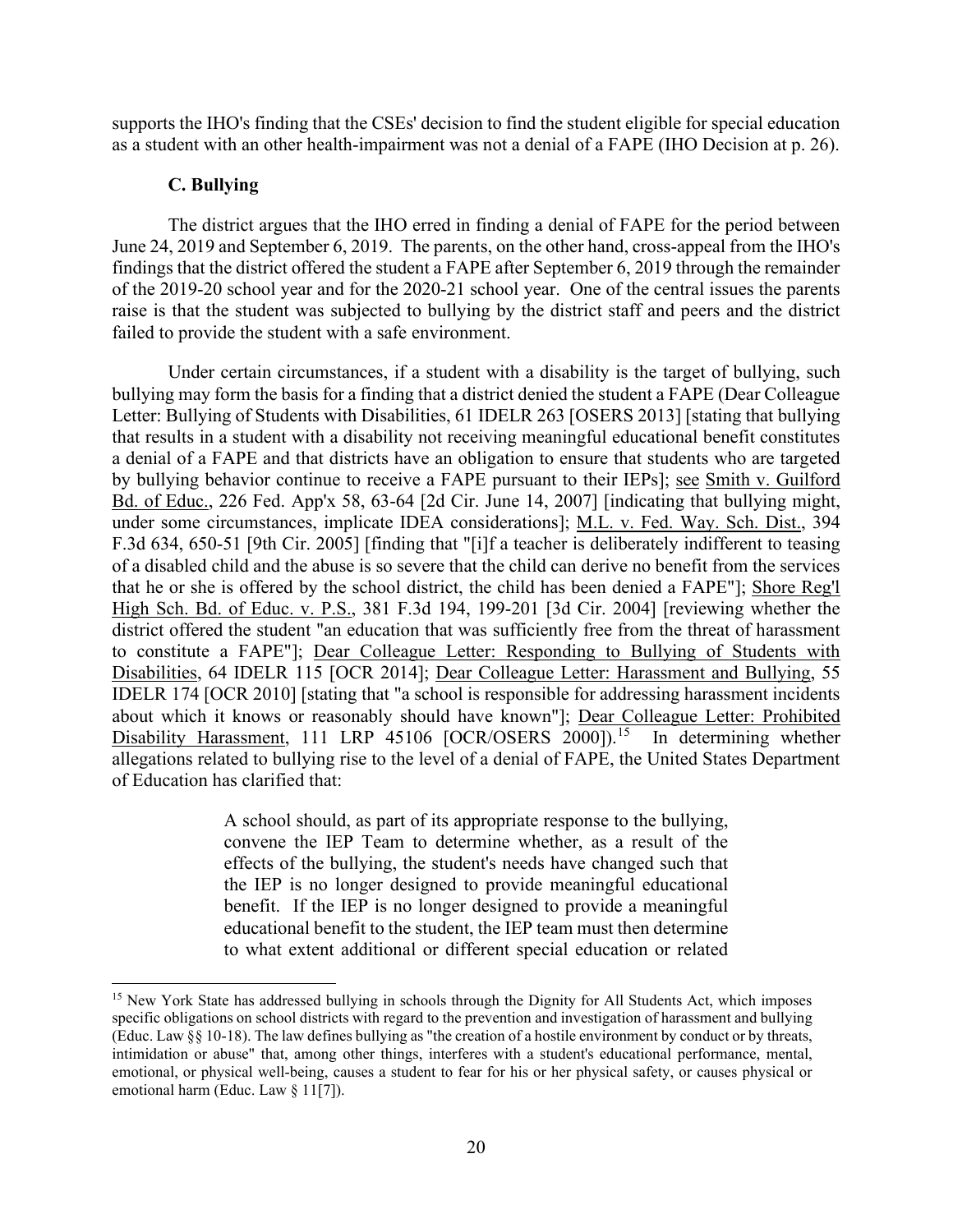services are needed to address the student's individual needs; and revise the IEP accordingly.

#### (Dear Colleague Letter, 61 IDELR 263).

Dep't of Educ., 32 F. Supp. 3d 405, 417-18 [E.D.N.Y. 2014], aff'd, 810 F.3d 869 [2d Cir. 2016]). Additionally, in determining whether allegations related to bullying and harassment rise to the level of a denial of FAPE, one district court in New York has found that "students have a right to be secure in school" under the IDEA and that bullying may constitute the denial of a FAPE if "it is likely to affect the opportunity of the student for an appropriate education" (T.K. v. New York City Dep't of Educ., 779 F. Supp. 2d 289, 308, 316-17 [E.D.N.Y. 2011]). The District Court in T.K. developed a test to determine whether bullying resulted in the denial of a FAPE as follows: "(1) was the student a victim of bullying; (2) did the school have notice of substantial bullying of the student; (3) was the school 'deliberately indifferent' to the bullying, or did it fail to take reasonable steps to prevent the bullying; and (4) did the bullying 'substantially restrict' the student's 'educational opportunities'?" (T.K., 779 F. Supp. 3d at 316, 318; see also T.K. v. New York City Moreover, the court in T.K. found that "where there is a substantial probability that bullying will severely restrict a disabled student's educational opportunities . . . an anti-bullying program is required to be included in the IEP" (T.K., 779 F. Supp. at 421-22). Accordingly, if a student requires the supports related to bullying in order to receive a FAPE, the plans or supports should be described or at the very least referenced in the IEP, else a district may be hard-pressed to defend an IEP with evidence outside of its four-corners (see R.E., 694 F.3d at 185-86). In addition, with respect to additional steps that a district might take to address bullying about which it is on notice, the United States Department of Education has identified the following nonexclusive actions: "separating the accused harasser and the target; providing counseling for the target and/or harasser, or taking disciplinary action against the harasser" (Dear Colleague Letter, 55 IDELR 174 [OCR Oct. 26, 2010]). However, when assessing a district's response to allegations of bullying, it is also useful to recognize the general principle that while "[s]chools are under a duty to adequately supervise the students in their charge . . . [s]chools are not insurers of safety, however, for they cannot reasonably be expected to continuously supervise and control all movements and activities of students" (Mirand v. City of New York, 84 N.Y.2d 44, 49-50 [1994]; see Stephenson v. City of New York, 19 N.Y.3d 1031, 1033-034 [2012]).

 Franklin during the 2019-20 school year as relief for the district's denial of a FAPE to the student denial of FAPE (id. at p. 28). First, the IHO concluded that the student was bullied, and the district was aware of the bullying (*id.* at p. 29). Not only did the parents file two DASA complaints, but 29; <u>see</u> Dist. Exs. 11 at p. 8; 12 at p. 9; 13 at p. 11; 14 at p. 12; 110-111). The IHO weighed the evidence relating to incidents of bullying relayed by the parents at the impartial hearing and the district staff's impression of those incidents (IHO Decision at pp. 32-34; Tr. pp. 574, 1124; 1127, 1466-67, 1474-75, 1502, 1505-06, 1565-66, 1589-90, 2978-80, 2984, 2991, 2994-95, 3005-08). While the IHO for the most part conducted a thorough and well-reasoned analysis of the bullying issue (see IHO Decision at pp. 27-36), she nonetheless erred in her ultimate determination that the parents were entitled to reimbursement for 25% of the costs for the student's attendance at for that year. The IHO relied on the test in T.K. to determine whether the bullying resulted in a the parents' concerns pertaining to bullying were referenced in several IEPs (IHO Decision at p. Additionally, evidence in the hearing record demonstrates that the parents had conversations with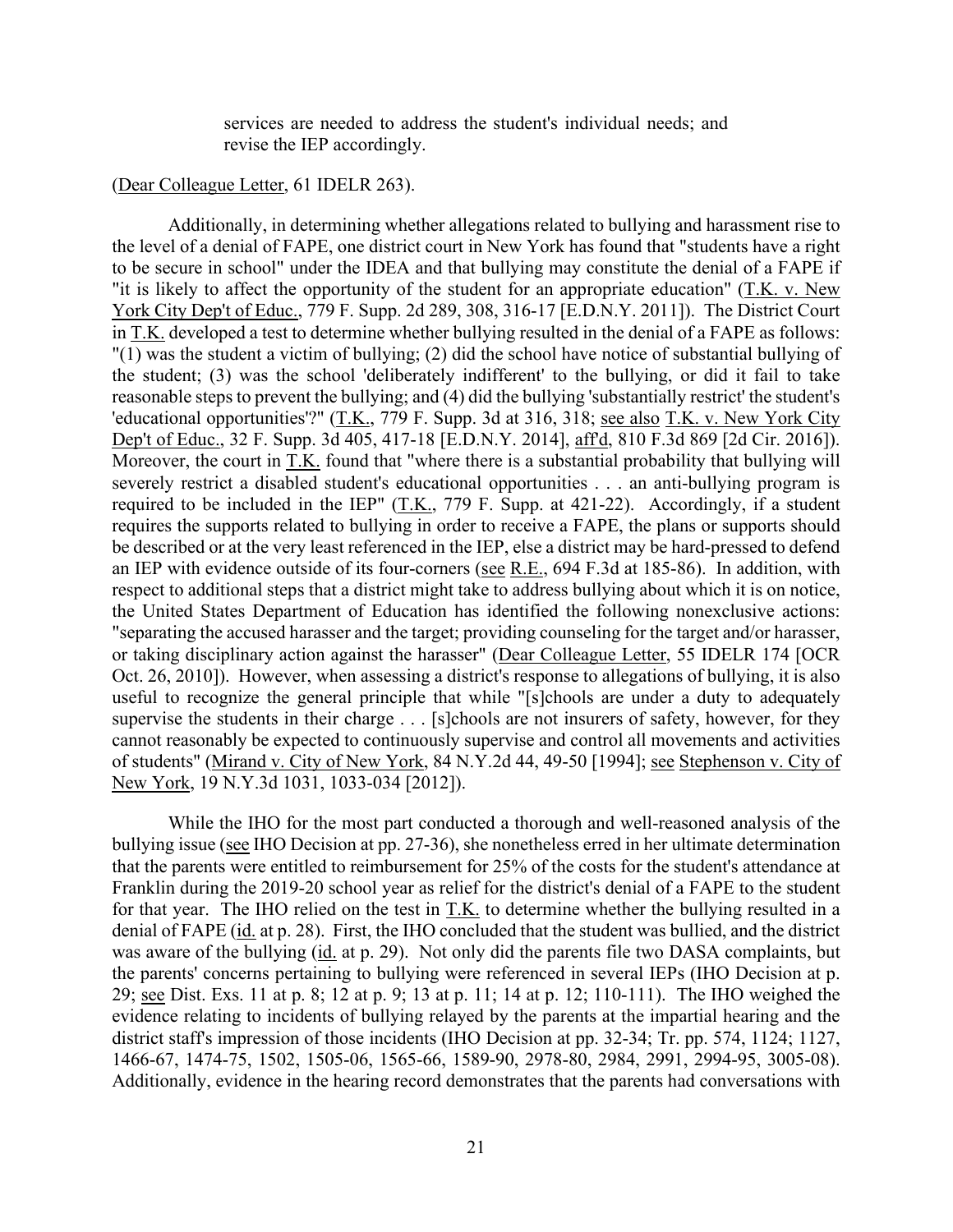the superintendent regarding their concerns (IHO Decision at p. 34; Tr. pp. 2202-06, 2275; Parent Exs. P at p. 2; MM).

 Before reviewing the remainder of the IHO's analysis, I will address the IHO's finding that bullying that he was experiencing in the district schools (IHO Decision at pp. 23, 25, 27, 29). The IHO held that the June 2019 CSE "did not appropriately address bullying issues" at the annual 2020 school year, until that time when a meeting was held with the parents and district staff on September 6, 2019 to discuss a safety plan for the student (IHO Decision at pp. 25, 35-36; see Dist. Ex. 59). However, prior to the June 2019 CSE meeting, the parents had removed the student from for the 2018-19 school year was projected as June 26 or 27, 2019 according to the various IEPs 3, 2019 (Req. for Rev. at p. 5; Dist. Ex. 15 at pp. 20-21). The meeting to discuss a safety plan for year (Req. for Rev. at p. 5). Moreover, the parents made their decision to unilaterally place the student at Franklin in October 2019, after the September 2019 safety plan meeting, and the student began attending Franklin on November 4, 2019 (Parent Exs. Q; R at p. 1). Thus, at the time the student at Franklin. To the extent there was a FAPE denial for those four days, which was cured a claim for any compensatory education or other relief for that time period and, as noted above, the district denied the student a FAPE for the time period of June 24, 2019 through September 6, 2019 given the district's failure to sufficiently address the student's needs that arose from the review meeting and therefore, the June 2019 IEP failed to offer the student a FAPE for the 2019 the district's school (Parent Exs. N at p. 2; P at p. 1; Dist. Ex. 90 at p. 14). The last day of school developed during the 2018-19 school year (see Dist. Exs. 11 at pp. 1, 11; 12 at pp. 1, 13; 13 at p. 1; 14 at p. 1). Moreover, the June 2019 CSE did not recommend that the student receive 12-month services during summer 2019 (see Dist. Ex. 15 at p. 22). As stated by the district in its request for review, the first day of the program recommended at the June 2019 CSE meeting was September the student took place on September 6, 2019, at which point, the IHO found that the district had adequately addressed the student's needs related to bullying and offered the student a FAPE (see IHO Decision at p. 34; Dist. Ex. 59). Therefore, the period of time for which the IHO found that the district denied the student a FAPE encompassed, at most, four days during the 2019-20 school parents made their decision to unilaterally place the student, the safety plan had already been developed and discussed, and the IHO's award of tuition reimbursement may not stand based solely on the recommendations of the June 2019 IEP which were supplanted by the CSE's recommendations in September 2019, well in advance of the parent's unilateral placement of the immediately thereafter by the September 2019 CSE's recommendations, the parents have not made had not yet placed the student unilaterally and incurred any tuition or other costs that were reimbursable.

 the IHO applied the third part of the test in T.K. which *"*was whether the school [was] 'deliberately Decision at p. 33). The IHO pointed to the September 6, 2019 meeting, at which district staff discussed a safety plan for the student (IHO Decision at p. 34; see Tr. pp. 271-72).<sup>[16](#page-21-0)</sup> The meeting As for the IHO's analysis of the district's handling of the bullying as of September 2019, indifferent' to the bullying, or did it fail to take reasonable steps to prevent the bullying" (IHO

<span id="page-21-0"></span>there has been a history of bullying, and neither the Second Circuit nor the district court decisions in T.K. provide <sup>16</sup> I am aware of no authority for the proposition that a CSE is required to include a "safety plan" in an IEP where that a CSE is required to develop a safety plan specifically or that an "anti-bullying program" is synonymous with a safety plan (see T.K. v. New York City Dep't of Educ., 810 F.3d 869 [2d Cir. 2016]; T.K., 32 F. Supp. 3d 405; T.K., 779 [F.Supp.2d](https://F.Supp.2d) 289)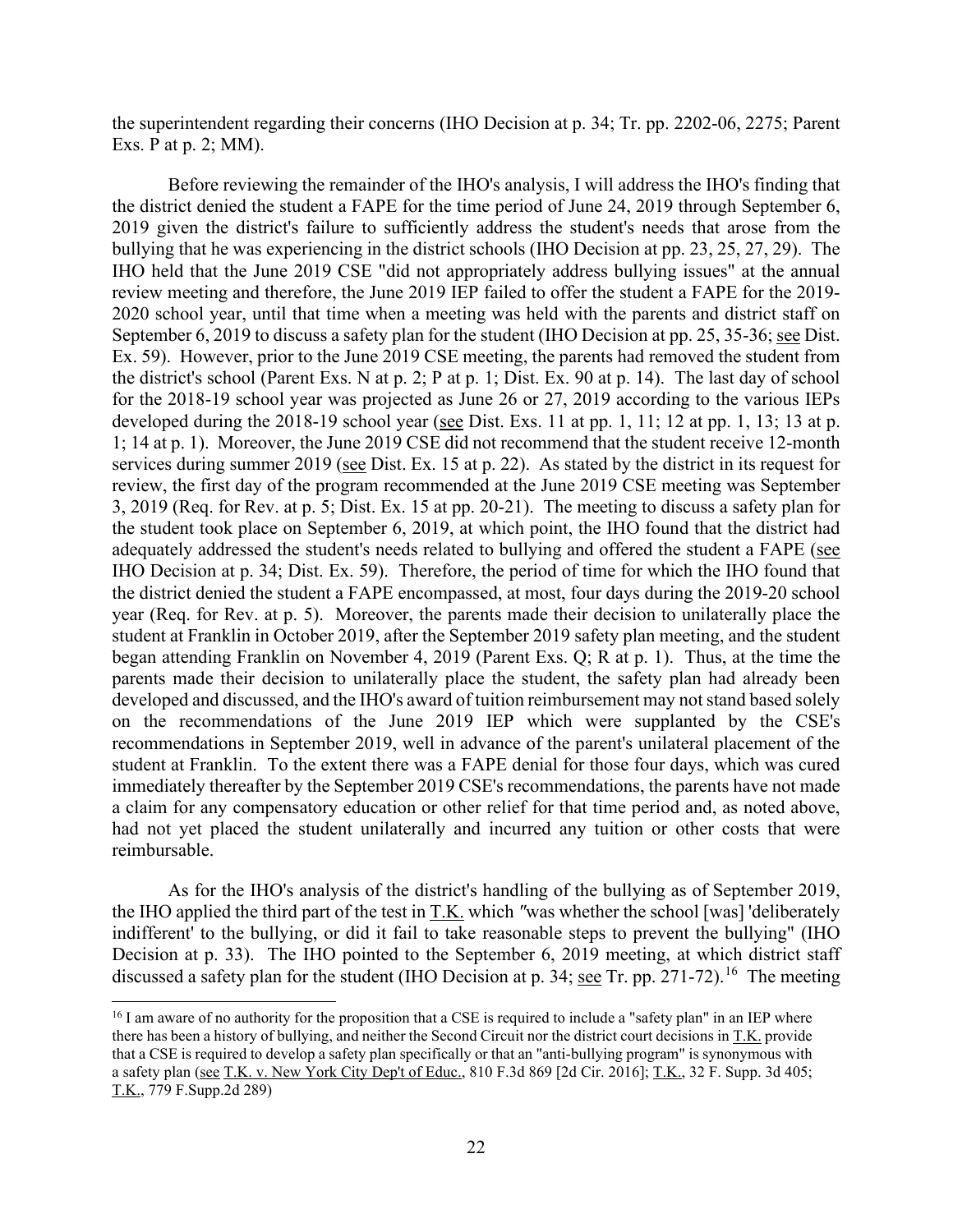student (id.). The safety plan described that the student was permitted to call home or go to a with his guidance counselor to ensure the safety plan was working (*id.*). The parents rejected the pp. 116-17; Dist. Exs. 16 at pp. 1, 5, 27; 17 at p. 1). The CSE recommendation for the social skills skills" that impacted his interactions with peers, and he had difficulty "taking responsibility for his actions" (Dist. Ex. 16 at p. 5). Additionally, according to the IHO, the CSE offered the student placement in another school district which had a program similar to the program offered at the November 2019 CSE meeting, but that placement was also refused by the parents (IHO Decision at p. 34; Tr. pp. 120-21, 160-61; Dist. Ex. 16 at pp. 5-6). Later at the May 2020 CSE meeting, the rejected by the parents (IHO Decision at p. 34; Tr. pp. 248-49; Dist. Ex. 17 at p. 2). included the parents and went through 11 points on how district staff could help the student (IHO Decision at p. 34; see Dist. Ex. 59). The purpose of the safety plan was "to provide a safe and secure learning environment that [was] free from harassment, intimidation, or bullying" of the student (Dist. Ex. 59 at p. 1). The further purpose was to provide "support and interventions" for the student's "emotional and physical safety" in school and to prevent any retaliation against the teacher or administrator when he felt "harassed, intimidated or bullied" (id.). It also allowed the student to leave class early to travel to his classes without students in the hallways and meet weekly safety plan (Tr. p. 273). Additionally, the district offered to engage the Center for Discovery for a "social skills training" group which was also rejected by the parents (IHO Decision at p. 34; Tr. training group was based upon the school psychologist reporting that the student had "poor social CSE recommended shared aide services for the student during unstructured time which was

 desired person, item or activity" (Tr. p. 527; Dist. Ex. 89 at p. 3). The CSE hypothesized that these (Tr. p. 533; Dist. Ex. 89 at p. 3). Additionally, the CSE recommended both individual and small (Tr. pp. 54-55; Dist. Ex. 11 at p. 10). Later in January 2019, the CSE chairperson and school psychologist conducted an updated FBA and BIP to address the student's defiance in refusing to 13 at p. 2; 90 at p. 6). Again, for the 2019-20 school year, the CSE continued to recommend his own actions, and work on his ability to see how "his actions impact[ed] his relationships with both peers and adults" (Dist. Ex. 15 at pp. 1, 16, 21). Additionally, the May 2020 CSE also 17 at pp. 1, 14). Moreover, to the extent the bullying incidents were related to the student's longstanding social-emotional needs, IEPs since the 2018-19 school year offered the student varying supports to address his social/emotional functioning and behavioral concerns expressed by the parents, none of which are challenged by the parents. Beginning in January 2018, the district's CSE chairperson and school psychologist developed and implemented a BIP to address the student's behaviors that were "antagonizing and disruptive to others" when he was "unable to obtain or denied access to behaviors occurred in "[l]ess structured class times (transitions, special classes) or during recess" group counseling to the student for the 2018-19 school year to address the antagonizing behaviors participate in a class assignments/activities or complete work in class (Tr. pp. 89, 562; Dist. Exs. individual and small group counseling to help the student build relationships, use "socially appropriate coping strategies when faced with a negative peer situation," to take responsibility for recommended small group and individual counseling with a social skills training group (Dist. Ex.

Finally, the IHO discussed the last part of the T.K. test which requires consideration of whether bullying "substantially restricted" the student's "educational opportunities" (IHO Decision at p. 35). The IHO stated that neither party addressed the issue in their closing briefs and the parents' due process complaint notice failed to allege that the bullying "substantially restricted" the student (id.). But the IHO held that since the parents removed the student from school in May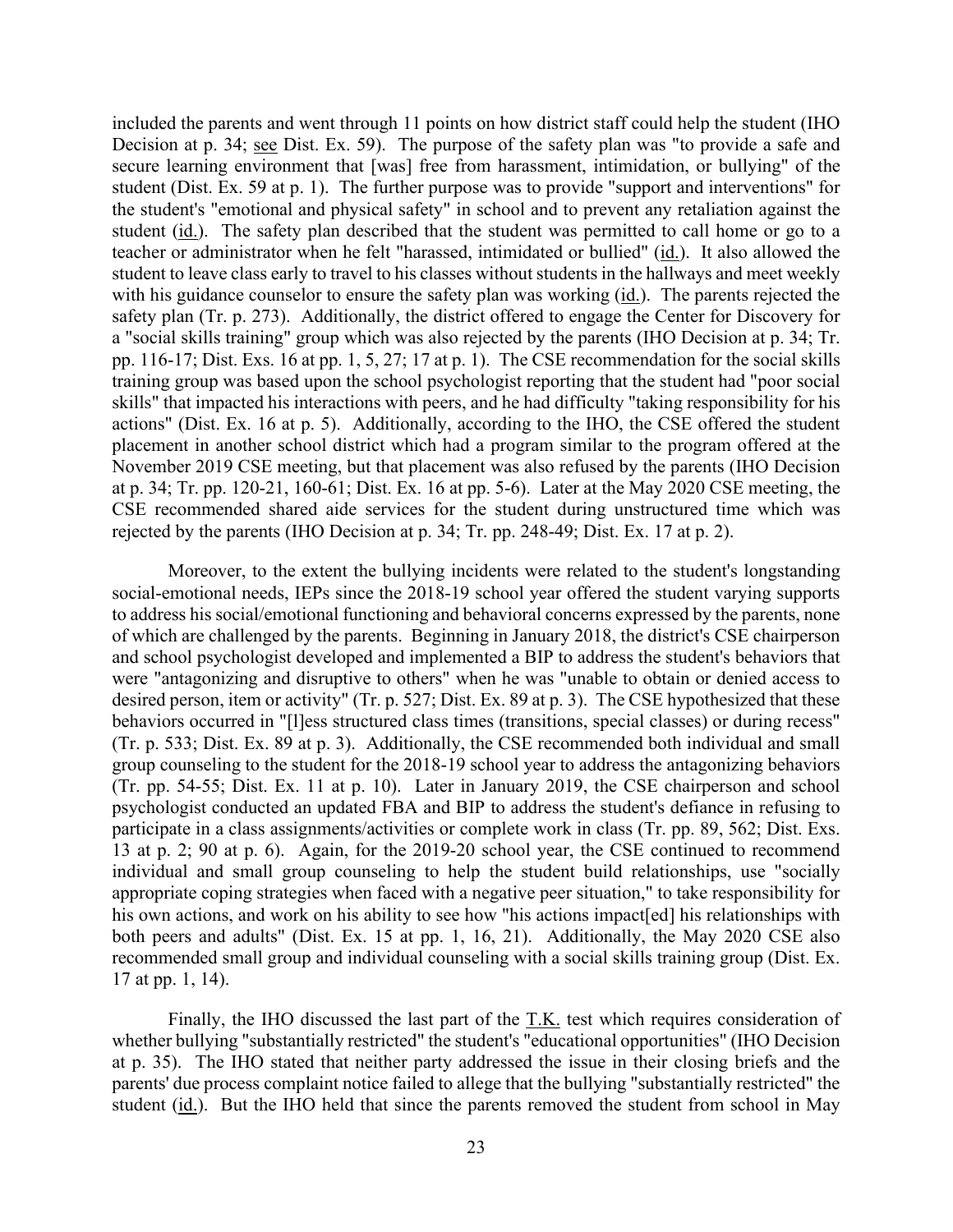the bullying substantially restricted [the] [s]tudent's educational opportunities" (id.). On this point, p. 1615). She further testified that the student would state he hated his life, had no friends, no one liked him, and the teachers were out to get him (*id.*). However, the evidence in the hearing record student from school after the May 9, 2019 incident (Tr. pp. 756-57; see Dist. Exs. 87, 135). In 224-25, 240; <u>see</u> Dist. Exs. 132, 138). The district's CSE chairperson, school psychologist, seventh academically and socially (Tr. pp. 131-32, 201-02, 680-81, 758-59, 1150-51). The CSE 56). However, despite some of the contradictory evidence regarding the impact of the bullying 2019 because they did not feel that the student was safe, "it is clear, that prior to September 2019, the student's mother testified that the student would come home from school crying every day (Tr. indicates that the student attended school in seventh grade and was only absent on four occasions prior to a vacation in April 2019, and then an extended absence when the parents removed the addition, during the seventh grade the student was involved in school band, game club, fishing club, track, and soccer, and volunteered at school sponsored activities (Tr. pp. 100-03, 202-03, grade special education teacher, and the student's seventh grade ELA teacher testified that the bullying was not found to impact his education as he was participating in activities and progressing chairperson together with other district witnesses testified that the behavior data collection demonstrated that the student's behaviors were improving (Tr. pp. 165-66, 230-31, 565-66, 753 incidents on the student's educational opportunities, the IHO correctly found that the parents removed the student form the school toward the end of the 2018-19 school year based on their concerns for the student's safety due to the bullying, and that the CSE offered the student a FAPE for the 2019-20 school year by creating a safety plan and otherwise revising its recommendations to address the bullying issue at the September 6, 2019 meeting.

 and further implemented "measures to address [s]tudent concerns after the June 24, 2019" CSE 36). Given that the relevant authority and guidance concerning the bullying of special education to address the student's individual needs and to modify the IEP or otherwise recommend In sum, the IHO held that the district did take "steps to address the bullying incidents that they were aware of, and were not 'deliberately indifferent' to [the] [p]arents['] claims of bullying" meeting, and therefore, the parents were "not entitled to relief for their bullying claims for the part of the 2019-2020 school year and the entirety of the 2020-2021 school year" (IHO Decision at p. students, including the T.K. case relied on by the IHO, recognizes that districts have an obligation to ensure that students who are targeted by bullying behavior continue to receive a FAPE pursuant to their IEPs, to determine whether, as a result of the effects of the bullying, the student's needs have changed such that the IEP is no longer designed to provide meaningful educational benefit, to determine to what extent additional or different special education or related services are needed appropriate anti-bullying support, the IHO correctly found that the district provided the student with an appropriate educational program as of September 6, 2019 when it created a safety plan for the student and otherwise addressed his bullying concerns with appropriate recommendations.

However, although the IHO's reasoning was largely correct for the reasons described above, her finding that the student was denied a FAPE due to the district's failure to address bullying from June 24, 2019 through September 6, 2019 must be reversed given that the parents are not entitled to any tuition reimbursement as a remedy for the approximately four school days which preceded the CSE's September 6, 2019 meeting and recommendations. Moreover, as discussed above, the evidence in the hearing record supports the IHO's conclusion that for the remainder of the 2019-20 school year following the September 2019 CSE meeting and for the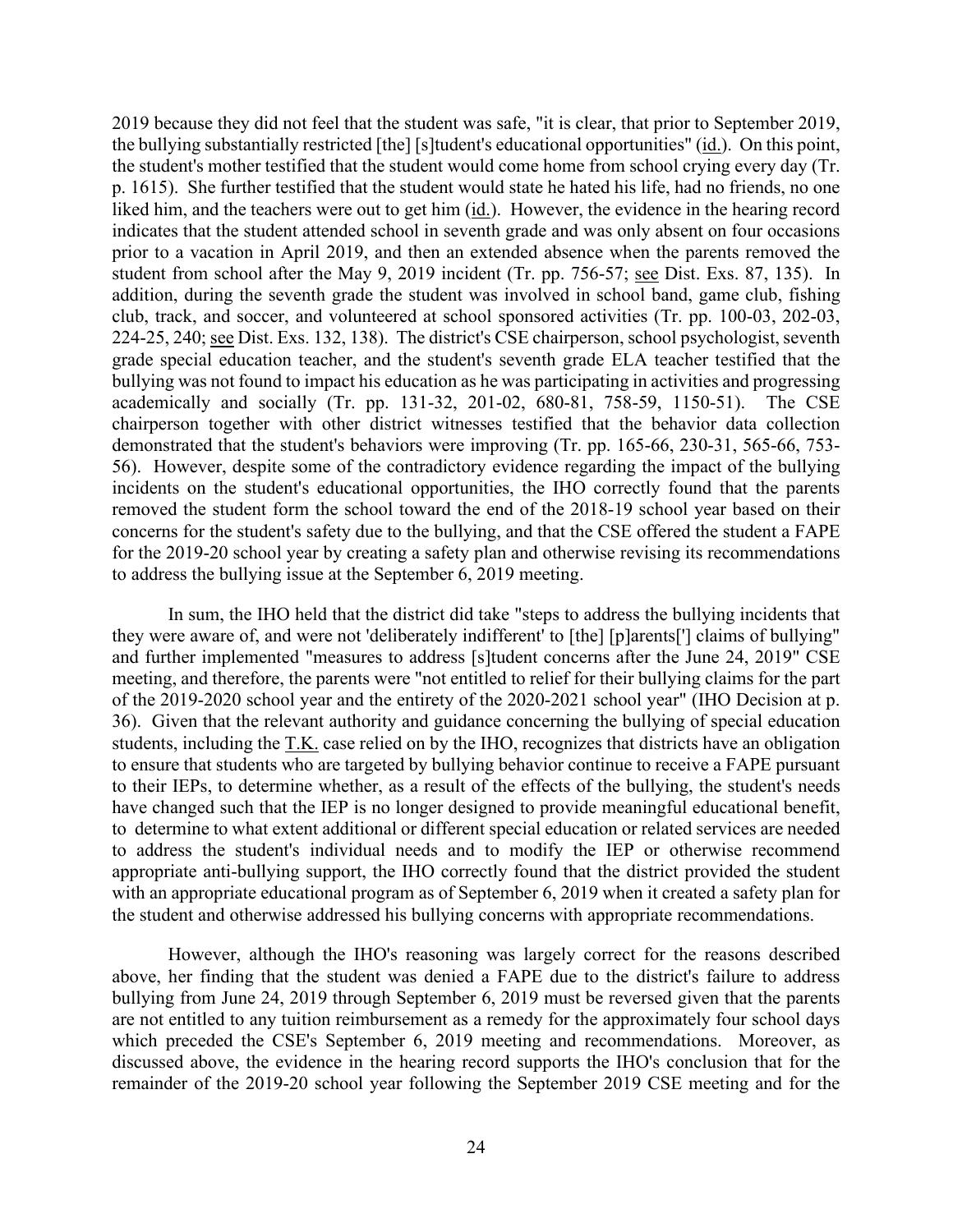entirety of the 2020-21 school year, the district took appropriate steps to ameliorate bullying and the student was not denied a FAPE on that basis.

## **D. Reimbursement for the Private Evaluation**

 The parents contend that the IHO erred in denying reimbursement for a July 2020 private was progressing in anticipation of this hearing" (Answer at p. 4). The parents additionally argue that it was unclear when the student's reevaluation was due and the "parents were due an IEE anyway" (*id.* at p. 5). neuropsychological evaluation. In furtherance of this argument, the parents claim that they "had a lack of trust" in the district and "wanted an updated evaluation to demonstrate how [the student]

Based upon the foregoing arguments, it is unclear whether the parents seek reimbursement for the costs of the private evaluation as a remedy for a denial of a FAPE or as a publicly funded independent educational evaluation (IEE) under the IDEA's procedures. As to the former, the evidence in the hearing record supports a finding that the district offered the student a FAPE during the 2019-20 and 2020-21 school years and, therefore, no relief is warranted relating thereto. As to the latter, the evidence in the hearing record also does not demonstrate that the parent is entitled to reimbursement of the private evaluation as an IEE.

responsible for the education of the student" (8 NYCRR 200.1[z]; <u>see</u> 34 CFR 300.502[a][3][i]). Sch. Dist., 2012 WL 234392, at \*5 [S.D.N.Y. Jan. 13, 2012] [noting that "a prerequisite for an IEE (OSEP) indicates that if a parent disagrees with an evaluation because a child was not assessed in a particular area, "the parent has the right to request an IEE to assess the child in that area to related services that child needs" (Letter to Baus, 65 IDELR 81 [OSEP 2015]; see Letter to Carroll, NYCRR 200.5[g][1][iv). If a school district's evaluation is determined to be appropriate by an The IDEA and State and federal regulations guarantee parents the right to obtain an IEE (see 20 U.S.C. § 1415[b][1]; 34 CFR 300.502; 8 NYCRR 200.5[g]), which is defined by State regulation as "an individual evaluation of a student with a disability or a student thought to have a disability, conducted by a qualified examiner who is not employed by the public agency Parents have the right to have an IEE conducted at public expense if the parent expresses disagreement with an evaluation conducted by the district and requests that an IEE be conducted at public expense (34 CFR 300.502[b]; 8 NYCRR 200.5[g][1]; see K.B. v Pearl Riv. Union Free is a disagreement with a specific evaluation conducted by the district"]; R.L. v. Plainville Bd. of Educ., 363 F. Supp. 2d. 222, 234-35 [D. Conn. 2005] [finding parental failure to disagree with an evaluation obtained by a public agency defeated a parent's claim for an IEE at public expense]). Guidance from the United States Department of Education's Office of Special Education Programs determine whether the child has a disability and the nature and extent of the special education and 68 IDELR 279 [OSEP 2016]). If a parent requests an IEE at public expense, the school district must, without unnecessary delay, either (1) ensure that an IEE is provided at public expense; or (2) initiate an impartial hearing to establish that its evaluation is appropriate or that the evaluation obtained by the parent does not meet the school district criteria (34 CFR 300.502[b][2][i]-[ii]; 8 IHO, the parent may still obtain an IEE, although not at public expense (34 CFR 300.502[b][3]; 8 NYCRR 200.5[g][1][v]). Additionally, both federal and State regulations provide that "[a] parent is entitled to only one [IEE] at public expense each time the public agency conducts an evaluation with which the parent disagrees" (34 CFR 300.502[b][5]; 8 NYCRR 200.5[g][1]).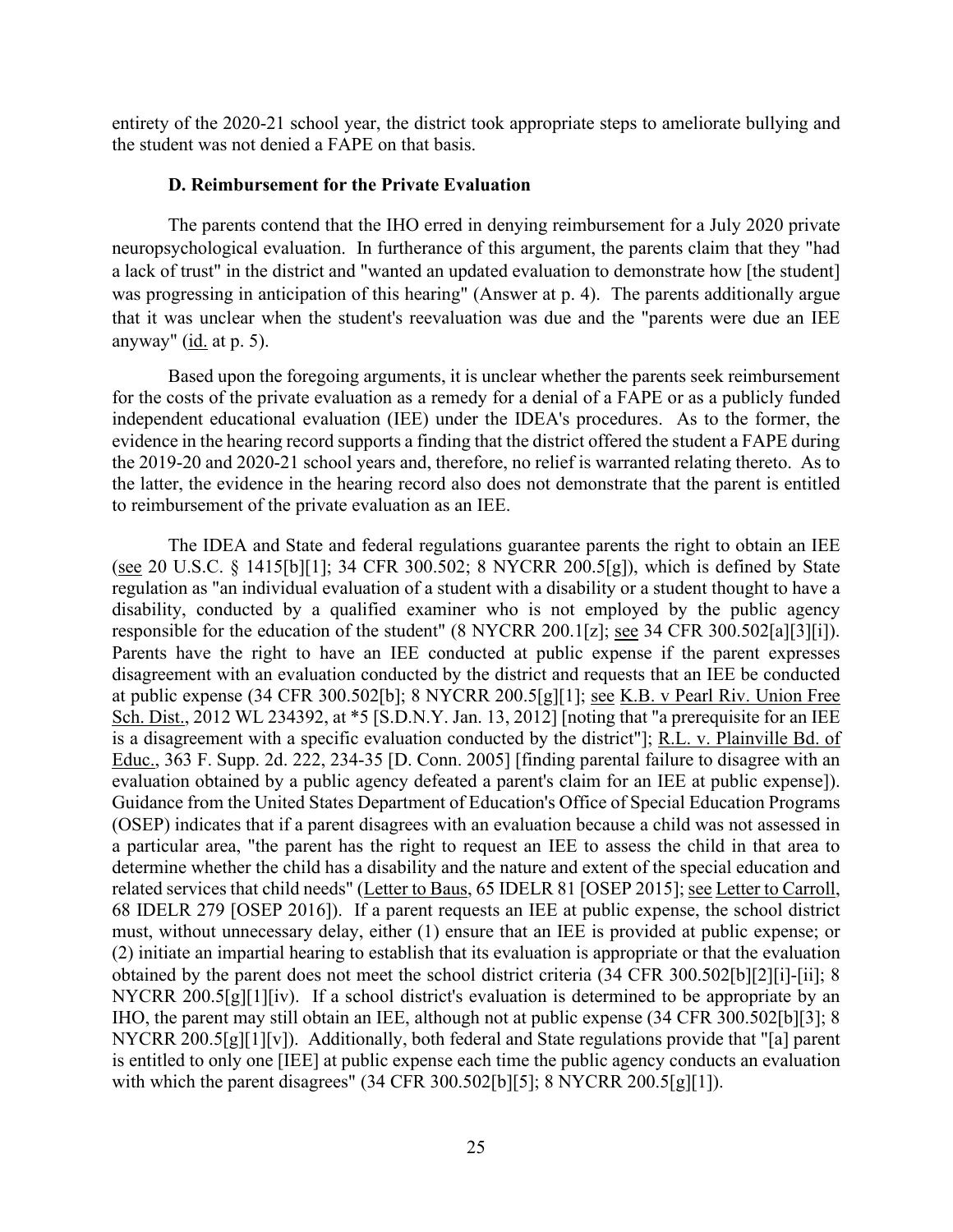December 2016, as well as a speech-language evaluation in December 2018, OT evaluations in May 2017, May 2018, and November 2018, and FBAs in January 2018 and January 2019 (Dist. Exs. 33-34; 36-38; 89-90). In addition, the parents obtained a private evaluation of the student (Dist. Ex. 35; see Dist. Ex. 10 at pp. 1-3). The district agreed to fund IEEs including independent a reevaluation of the student. According to the student's IEPs, the projected date for the student's 13 at p. 1; 14 at p. 1; 15 at p. 1; 16 at p. 1; [17](#page-25-0) at p. 1).<sup>17</sup> During the May 2020 CSE meeting the district's reevaluation of the student (Tr. pp. 140-42; <u>see</u> Dist. Exs. 73-80, 82). In an October 26, 2020 email, the parents provided the district a copy of the July 2020 private neuropsychological and educational evaluation report (Tr. p. 142; Dist. Ex. 80 at pp. 1-2). The district conducted a psychoeducational evaluation of the student in November and that was conducted between September and November 2017 and which included cognitive and academic testing, which was incorporated into the student's IEPs beginning in December 2017 psychiatric, speech-language, and OT evaluations, which were conducted between August and November 2019 (Dist. Exs. 40-42; 58 at p. 1). Thereafter, the district began planning to conduct reevaluation was due on or about November 2, 2020 (Dist. Exs. 10 at p. 1; 11 at p. 1; 12 at p. 1; CSE began discussions about the reevaluation and stated that evaluations would start in the fall (Dist. Ex. 17 at p. 2). In response, counsel for the parents requested that the district fund an updated neuropsychological evaluation prior to the district conducting the reevaluation (Tr. p. 133; Dist. Ex. 17 at p. 2). The parents did obtain a private neuropsychological and educational evaluation of the student on July 13, 2020 (see Parent Ex. A). Between July and December 2020, the district sought the parents' consent to conduct the reevaluation, but the parents refused to consent to the

 conducted by the district for the parents to disagree with (IHO Decision at p. 46). For those time the district conducts an evaluation with which the parent disagrees (34 CFR 300.502[b][5]; 8 NYCRR 200.5[g][1]). Thereafter, prior to the parents' request for another IEE, the district neither requested by the parents. The IHO acknowledged the parents' argument that the reevaluation was if this was the parents' position then "there was no need for a private evaluation [at] the [d]istrict's for reimbursement of the private neuropsychological evaluation (id.). Based on the foregoing, the IHO correctly recognized that there were no evaluations evaluations conducted prior to or during 2019, the parents already obtained an IEE (Dist. Exs. 40- 42; 58 at p. 1), and, as noted above, parents are only entitled to one IEE at public expense each conducted any evaluations for the parents to disagree with nor refused to conduct evaluations "unnecessary as private evaluations would meet the requirements under the IDEA," and therefore, expense" (IHO Decision at p. 46). Based upon the foregoing, the IHO denied the parents' request

 The Second Circuit has clarified in that a parent has a "right" to a publicly funded IEE, but that:

> [T]his right arises in response to school action, it does not preempt it. Nor does it give parents the first and final word. The school, as a beneficiary of federal funds, has the right and obligation to conduct an evaluation in the first instance and to prove that its evaluation

<span id="page-25-0"></span> $17$  The evidence in the hearing record is unclear with regard to the basis of the November 2, 2020 projected date for re-evaluation.